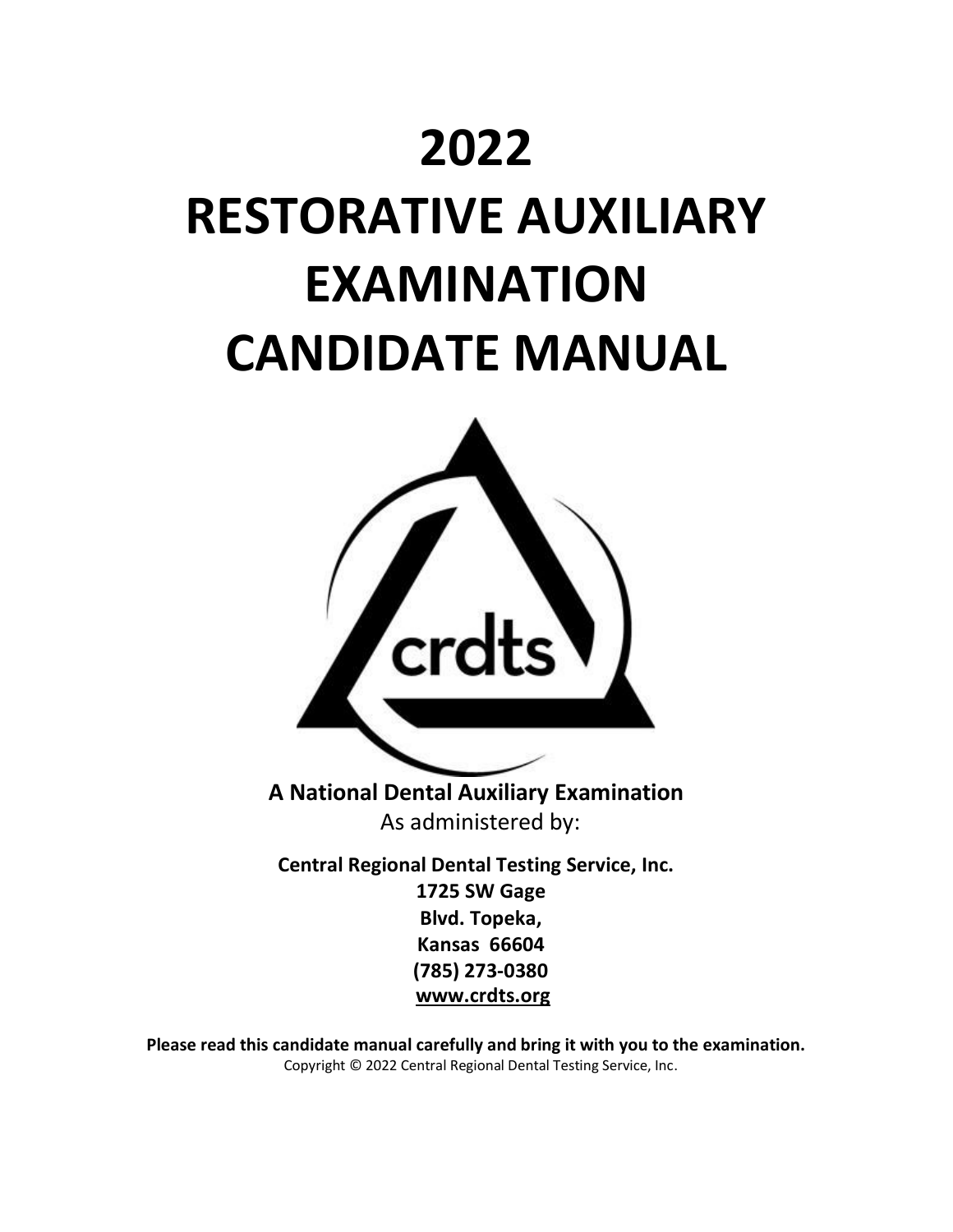# **Table of Contents**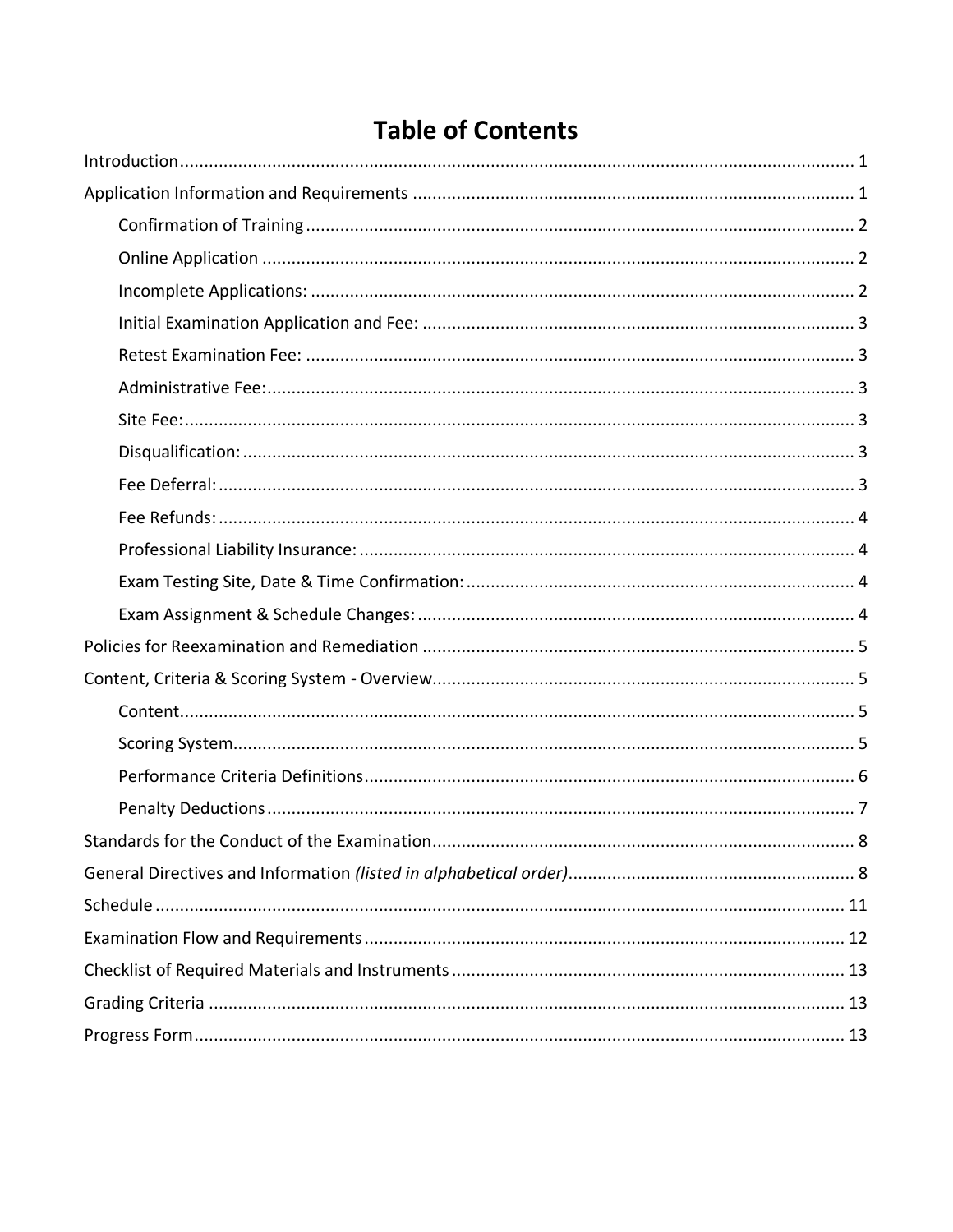# **CENTRAL REGIONAL DENTAL TESTING SERVICE**

# **RESTORATIVE EXAMINATION FOR AUXILIARIES**

# <span id="page-2-0"></span>**Introduction**

This manual has been designed to assist candidates in their preparation for this exam. The general directives and information for the conduct of the examination are outlined below.

**Purpose:** The purpose of this examination is to assess the candidate's professional knowledge, skills, abilities, and judgment (KSAJ's) as applied in clinical restorative treatment procedures. The procedures in this examination are a representative sample of the approved services in statute and/or rule for auxiliaries to complete in the practice of general dentistry.

**CRDTS:** The Central Regional Dental Testing Service, Inc. (hereinafter abbreviated as CRDTS) is an independent testing agency which administers clinical competency examinations on behalf of its member and participating states. Regional testing agencies contract with individual state boards of dentistry to administer the clinical examination required for licensure in those states. Regional testing agencies do not have the authority to license individuals or to implement policy that goes beyond the laws of its member states. Regional testing agencies should not be confused with state boards of dentistry.

**Examiners:** Candidates will be evaluated by examiners from the jurisdictions which comprise CRDTS. These examiners may be members of their State Board of Dentistry or may have been selected by their Board to serve as examiners. There may also be examiners from other states. In addition, there are frequently observers at CRDTS' exams who may be faculty members from other schools, new CRDTS' examiners, or examiners from other states. Such observers are authorized to participate in calibration and monitor all portions of the examination and may evaluate from time to time; however, they do not assign grades or participate in the grading process.

# <span id="page-2-1"></span>**Application Information and Requirements**

Qualified candidates may apply to take the auxiliary restorative examination by applying online at [www.crdts.org.](http://www.crdts.org/) Once an application is completed online, it is considered a contract with CRDTS. If a candidate fails to fulfill all requirements of the application or is unable to take the exam, the policies below will apply. Detailed information regarding required documents, fees, test sites, and examination dates/deadlines are outlined on the CRDTS website and in this manual. A fully executed application complete with the appropriate documentation and fee is required to take the examination.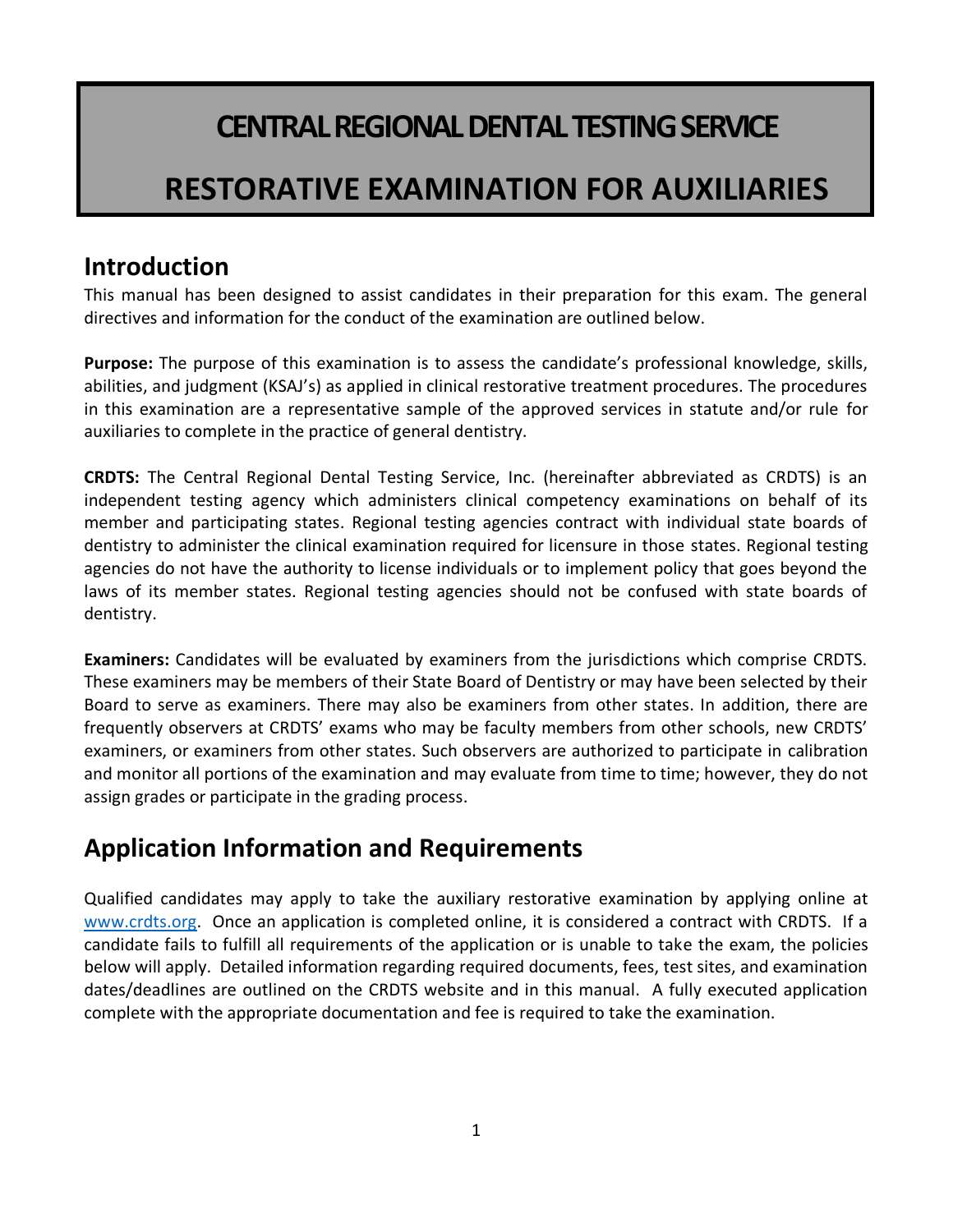The application deadline for all exams is approximately 40 days before the date of the examination. Applications and all required documentation must be received by the testing agency on or before the published deadline date. It should be noted that for both the application and the required documentation, the testing agency uses the 'date of receipt' (not the 'date of postmark') and assumes no responsibility for insufficient postage or delays caused by the post office or other delivery agencies. Applications will be processed on a first-come, first-served basis. Candidates will receive an email to acknowledge receipt of the application.

<span id="page-3-0"></span>**Confirmation of Training:** Candidates applying to take the restorative examination must submit proof of training at the time of application verifying appropriate educational and clinical training. Programs (dental hygiene programs, dental assisting programs, continuing education courses) with multiple applicants may submit one blanket letter on official letterhead with a list of all eligible students verifying training to place restorations.

<span id="page-3-1"></span>**Online Application**: Candidates are asked to provide the following:

**Testing Site Selection:** Every effort will be made to grant applicants their first choice in testing sites. If a candidate's first choice is not available, the candidate's second choice will be granted.

**Social Security Number:** Candidates must enter their US government-issued social security number. The social security number will be encoded for security purposes, and a new 10-digit CRDTS ID number will be generated. When the candidate's examination results are processed, the 10-digit CRDTS ID number will connect the results back to the candidate's permanent record.

**Photograph:** Candidates must upload and submit a digital photograph. The photograph must be recent and of passport quality. It may be in black & white or color, JPG/JPEG, FIG, or PNG formats, square (2"x2") and must have minimal resolution of 200x200 and maximum resolution of 500x500.

**Signature of Candidate:** The candidate will sign the online application electronically. The electronic signature is legally binding and has the full validity and meaning as the applicant's handwritten signature. With the signature the applicant acknowledges that he/she has read and understood the application and the CRDTS Candidate Manual and agrees to abide by all terms and conditions contained therein.

### <span id="page-3-2"></span>**Incomplete Applications:**

It is the candidate's responsibility to ensure that all application requirements are met and that all required items are received in CRDTS Central Office prior to the Application Deadline. All applications with incorrect or missing information, documentation or fees will be assessed a \$25 processing fee and held until the missing item(s) and the fee are received in CRDTS Central Office. Once an exam site has closed, no additional applications will be processed and forfeiture of fees may apply.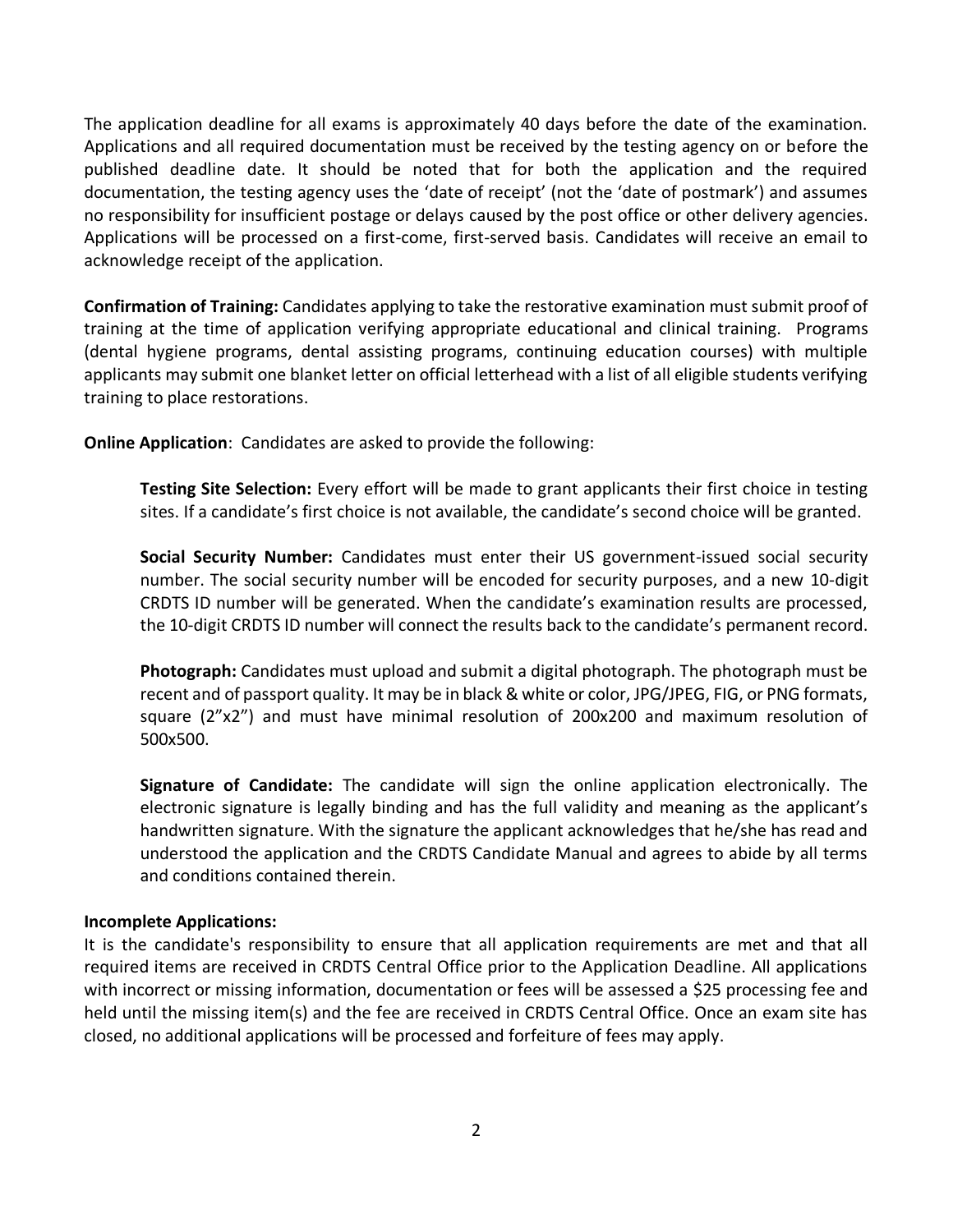#### <span id="page-4-0"></span>**Initial Examination Application and Fee:**

The restorative auxiliary examination fee is \$395.00 and includes application for one attempt at the examination. The fee must be paid at the time of application. Applications must be completed online at [www.CRDTS.org](http://www.crdts.org/) Payment submitted must be for the exact amount and can be paid online via VISA or Mastercard or by cashier's check or money order with the applicant's CRDTS ID number written in the lower left-hand corner. PERSONAL CHECKS WILL NOT BE ACCEPTED AND WILL BE RETURNED TOGETHER WITH THE APPLICATION TO THE APPLICANT.

#### <span id="page-4-1"></span>**Retest Examination Fee:**

Candidates unsuccessful with one or both restorations must apply and pay the retake fee of \$395 prior to retesting. Candidates are permitted to apply for only one examination at a time and may not submit another application until after the results of the prior examination have been distributed.

#### <span id="page-4-2"></span>**Administrative Fee:**

An administration fee of \$25 is included in the above examination fee. This administrative fee is nonrefundable and deducted from all returned application fees.

#### <span id="page-4-3"></span>**Site Fee:**

The school may charge a site fee/rental fee for use of instruments, clinic facilities, manikin heads, supplies, and disposables. A rental charge or deposit imposed by the testing site must be remitted directly to the school.

#### <span id="page-4-4"></span>**Disqualification:**

After applying, candidates may be disqualified to sit for the exam by their Program Director (or designated school official) for any reason within their discretion. Notification of disqualification by the Program Director must be sent to and received at CRDTS Central Office in writing via email prior to the start date of the candidate's scheduled examination.

Depending on timing of the notice, CRDTS refund policy will apply. Candidates who are disqualified shall have access to the examination upon graduation and presentation of a diploma or in a subsequent academic year in which the Director (or designated school official) has appropriately certified the candidate. A new application must be submitted with all required documents and appropriate fee.

### <span id="page-4-5"></span>**Fee Deferral:**

Under extenuating circumstances, the examination fee may be deferred to a later examination. Requests will be considered on an individual basis when received before the candidate's scheduled exam start date. Requests must be made in writing via email to CRDTS and must include original documentation in support of the request. Notification will be sent immediately after a determination is made. Should a fee deferral be granted, the terms and conditions for future examination will be included. Requests for fee deferral on or after the date of the scheduled examination will not be considered.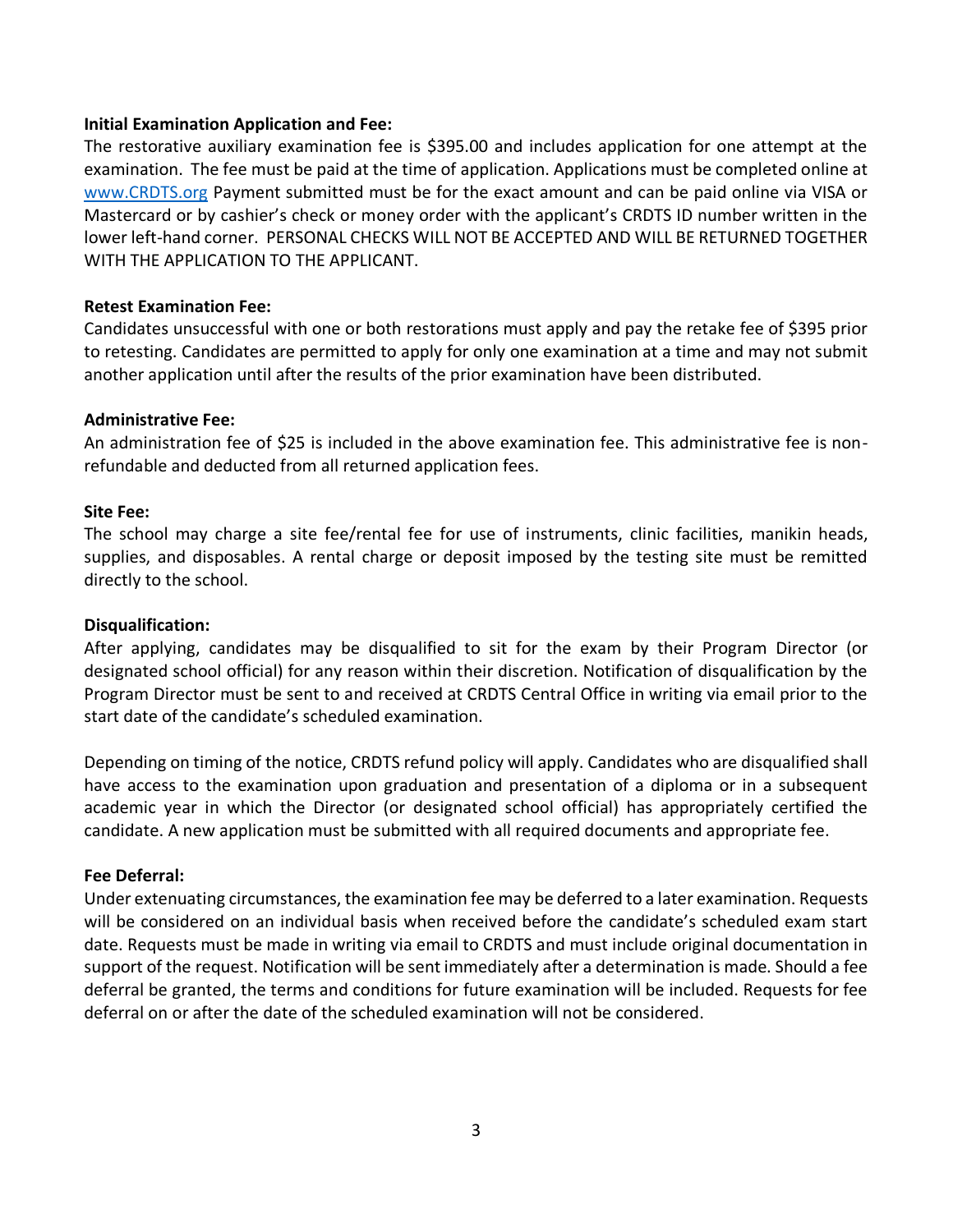### <span id="page-5-0"></span>**Fee Refunds:**

Notification of cancellation must be made in writing via email and submitted to the CRDTS Central Office. A refund (administrative fee deducted) will be made if notification is submitted at least 30 days prior to the first day of the examination. A 50% refund will be made if notification is submitted at least 6 business days prior to examination. After that time, any cancellations will result in forfeiture of the entire examination fee. In addition, failure to appear for the exam will result in a forfeiture of the entire examination fee. This policy applies to all cancellations, regardless of reason.

#### <span id="page-5-1"></span>**Professional Liability Insurance:**

Insurance in the amount of \$1,000,000 / \$3,000,000 is required. The Medical Protective Company of Fort Wayne, IN, in cooperation with CRDTS, will provide complementary professional liability coverage, in the required amount, for all candidates taking this examination. Coverage is automatic and no action or payment is required by the applicant.

### <span id="page-5-2"></span>**Exam Testing Site, Date & Time Confirmation:**

Candidates will receive an email approximately 10 days after the deadline date for their assigned exam which will include the following information, attachments and/or links:

- A letter from CRDTS confirming your assigned exam site, exam date and exam time. This letter will also include your newly assigned one- or two-digit Candidate Number.
- An attached letter from the school serving as a testing site providing general information about their facilities, policies, and usage fees. This letter may also contain information related to nearby hotels and other information and/or forms which are required by the testing site. This letter will also include information on the school's "Testing Site Fee" with a deadline for payment: All testing sites charge a site fee for use of their clinic facilities, supplies and disposables. Testing sites set their own fee and deadline for advance payment. The "Testing Site Fee" must be remitted to the school, not to CRDTS.

Candidates taking the examination at a school other than their own are encouraged to visit the site prior to the time of the examination. It is the responsibility of the candidate to make arrangements with the school for the provision of equipment if required and to ascertain whether the appropriate equipment is available.

### <span id="page-5-3"></span>**Exam Assignment & Schedule Changes:**

Examination assignments (day and time of testing) are considered final when issued and emailed to the candidate. School personnel do not have the authority to accept a candidate for examination at their site or to make assignment changes within an examination series. Such arrangements made between school personnel and candidate may preclude the candidate from being admitted to the examination, as well as forfeiture of fee.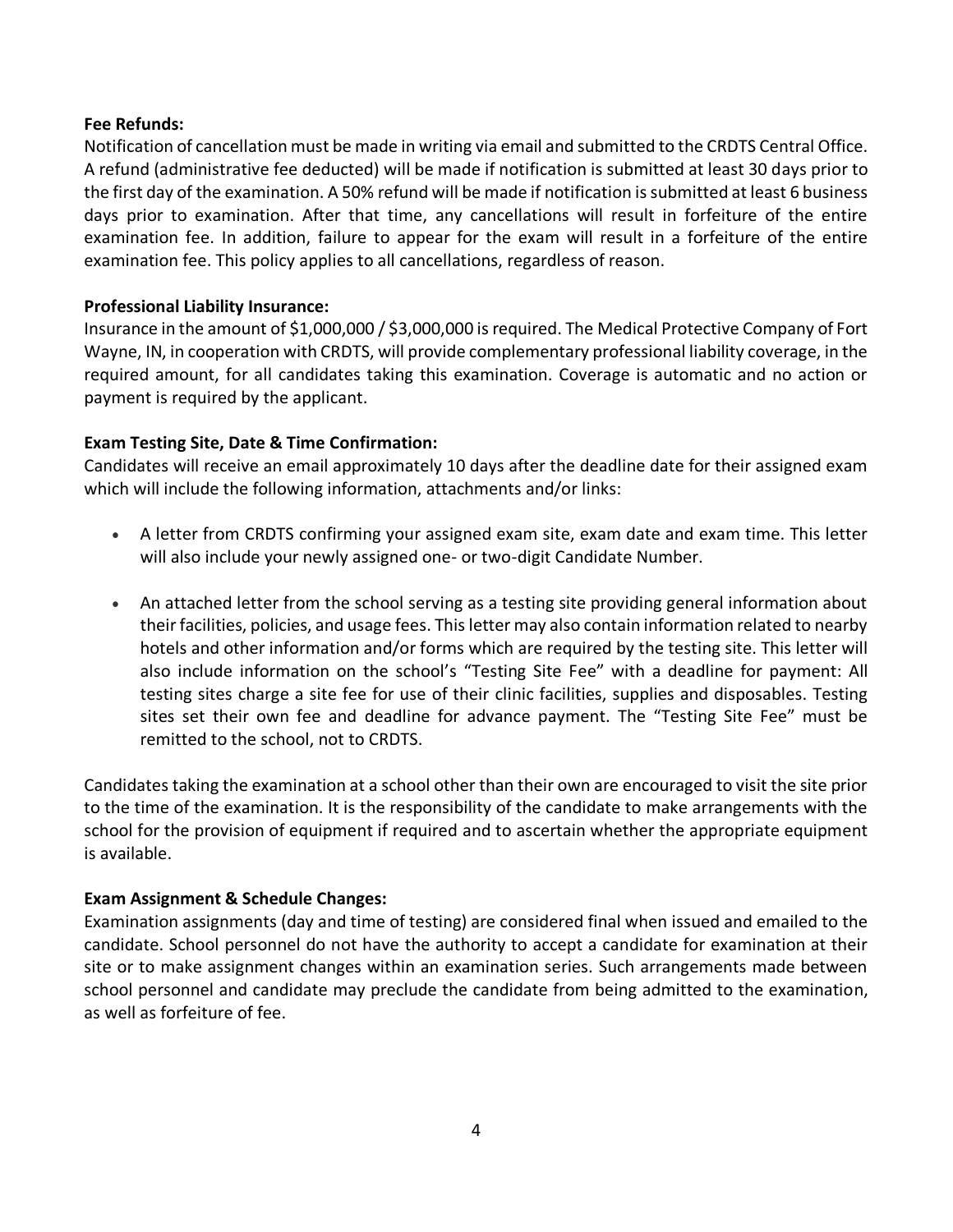# <span id="page-6-0"></span>**Policies for Reexamination and Remediation**

Candidates who are unsuccessful must submit a new application and pay the examination fee of \$395. Some sites may offer a retake immediately after the scheduled exam groups. The candidate letter will clarify if a same-site retake opportunity is available. When retaking the examination at the same site, only the unsuccessful restoration(s) need(s) to be completed. Candidates who do not retake on site must complete both restorations at a subsequent clinical exam site. Candidates who are retaking the examination must fulfill current examination requirements since the examination format is periodically redesigned.

It is the responsibility of each state or licensing jurisdiction to enforce its own remediation policy. There is no state which requires remediation after only one failure; some states may require remediation after two failures. Any candidate intending to seek licensure in one of the states that accepts the results of the CRDTS examination should check with the appropriate State Board regarding its remediation and reexamination requirements.

It is the responsibility of the candidate to obtain and complete all requirements for remedial education in accordance with the requirements of the licensing jurisdictions in which they seek to obtain licensure. CRDTS does not assume any responsibility in providing this information or in monitoring the completion of such requirements prior to examination.

After three failures, CRDTS requires that the candidate submit documentation from a State which accepts the results of the CRDTS examination verifying that the candidate has completed remediation requirements for that state, and further that the state will accept the results of the candidate's reexamination with CRDTS.

# <span id="page-6-1"></span>**Content, Criteria & Scoring System - Overview**

### <span id="page-6-2"></span>**Content**

Candidates must complete two restorations on a typodont.

- Tooth #3: Class II MO Amalgam Restoration **OR** Class II MO Composite Restoration
- Tooth #9: Class III ML Composite Restoration

### <span id="page-6-3"></span>**Scoring System**

The examination scoring system was developed in consultation with three different measurement specialists; the scoring system is criterion-based and was developed using an analytical model.

Only State Boards of Dentistry are legally authorized to determine standards of competence for licensure in their respective jurisdictions. However, in developing the examination, CRDTS has recommended a score of 75/100 to be a demonstration of sufficient competence; and participating State Boards of Dentistry have agreed to accept that standard. To achieve "CRDTS status" and be eligible for licensure in a participating state, candidates must achieve a score of 75 or more on the 100-point examination.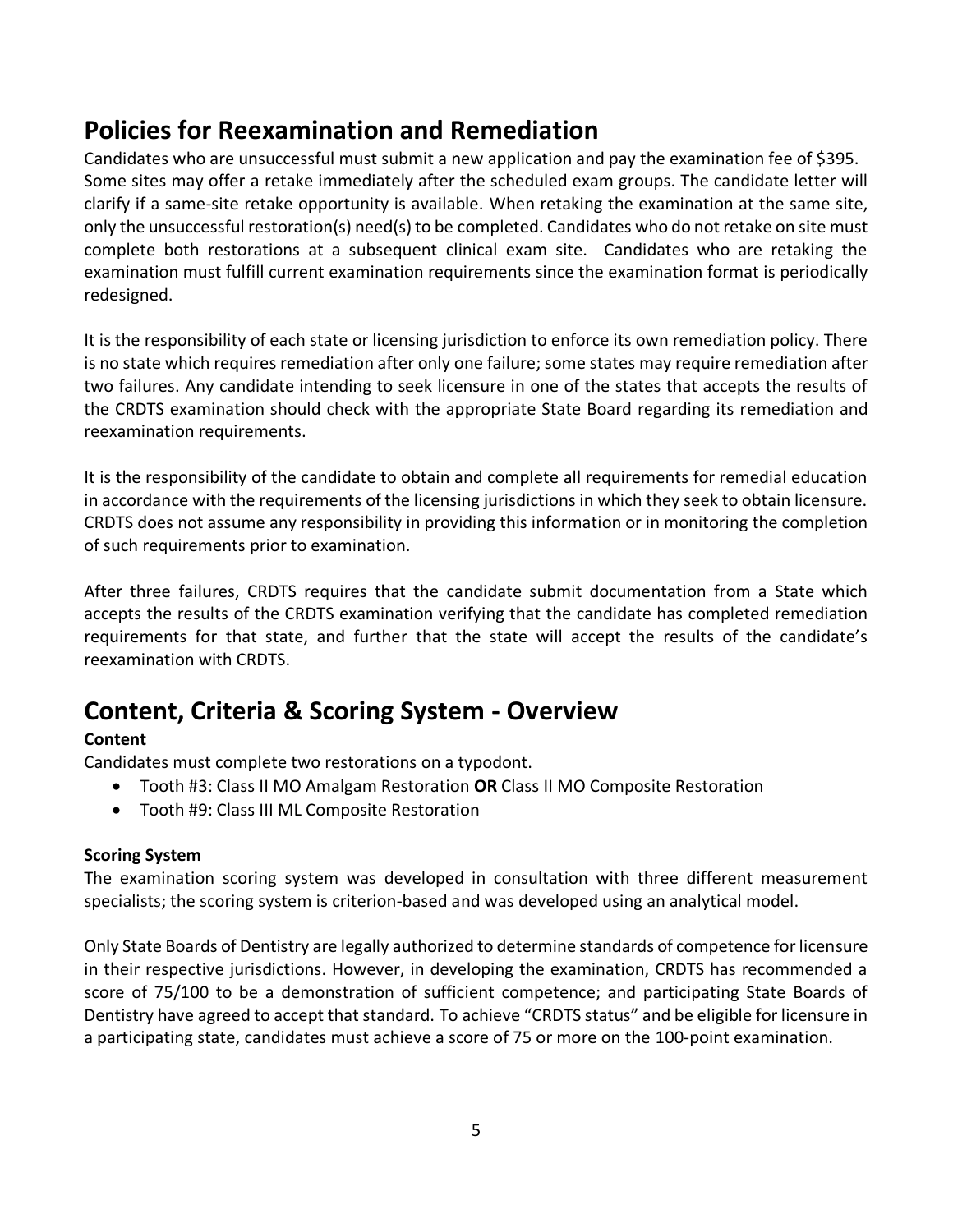### <span id="page-7-0"></span>**Performance Criteria Definitions**

CRDTS and other testing agencies have worked together on a national level to draft and refine the performance criteria for each procedure in this examination. For the majority of those criteria, gradations of competence are described across a 4-level rating scale.

### • SATISFACTORY

The treatment is of good to excellent quality, demonstrating competence in clinical judgment, knowledge, and skill. The treatment adheres to accepted mechanical and physiological principles permitting the restoration of the tooth to normal health, form, and function.

### • MINIMALLY ACCEPTABLE

The treatment is of acceptable quality, demonstrating competence in clinical judgment, knowledge, and skill to be acceptable; however, slight deviations from the mechanical and physiological principles of the satisfactory level exist which do not damage nor significantly shorten the expected life of the restoration.

### • MARGINALLY SUBSTANDARD

The treatment is of poor quality, demonstrating a significant degree of incompetence in clinical judgment, knowledge, or skill of the mechanical and physiological principles of restorative dentistry, which if left unmodified, will cause damage to, or substantially shorten the life of the restoration.

### • CRITICALLY DEFICIENT

The treatment is of unacceptable quality, demonstrating critical areas of incompetence in clinical judgment, knowledge, or skill of the mechanical and physiological principles of restorative dentistry. The treatment plan must be altered, additional care provided, possibly temporization in order to sustain the function of the tooth and oral health and well-being.

A rating is assigned for each criterion in every procedure by three independent examiners. Based on the level at which a criterion is rated by at least two of the three examiners, points may be awarded to the candidate. In an instance that none of the three examiners' ratings are in agreement, the median score is assigned. However, if any criterion is assigned a rating of *critically deficient* by two or more examiners, *no points are awarded for that procedure or for the Examination Part*, even though other criteria within that procedure may have been rated as satisfactory. A description of the number of criteria that are evaluated for the procedures appears below:

| 7 Criteria* OR |
|----------------|
| 7 Criteria*    |
|                |
| 7 Criteria*    |
|                |

\* 1 category split into 2 for clarity; scored as 1 criterion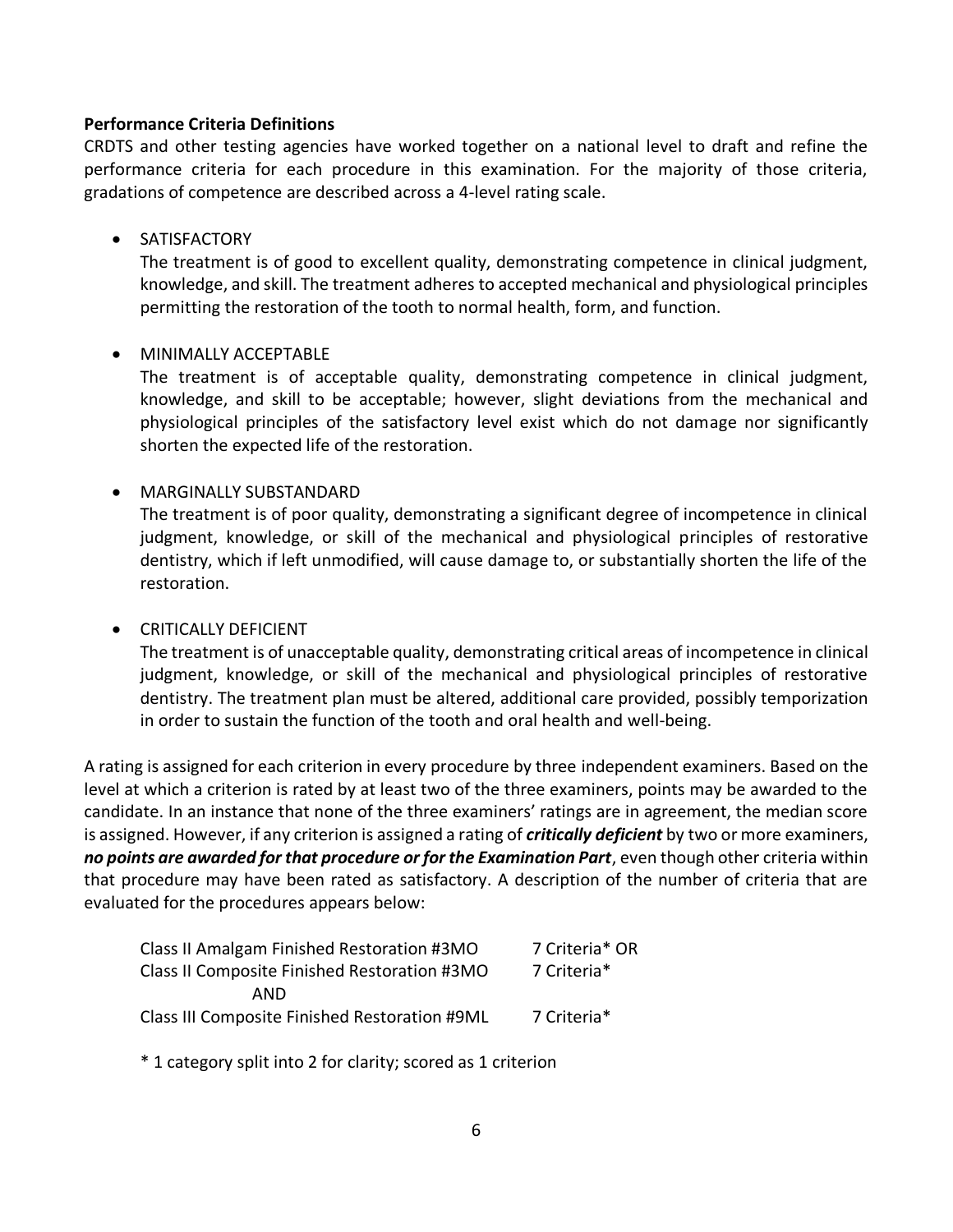To compute the score for each individual procedure, the number of points the candidate has earned for each criterion is totaled, divided by the maximum number of possible points for that procedure and the results are multiplied by 100. This computation converts scores for each procedure to a basis of 100 points. Any penalties that may have been assessed during the treatment process are deducted *after* the total score for the Examination Part has been converted to a basis of 100 points.

If no *critical deficiency* has been confirmed by the examiners, the total score for each of the procedures is computed by adding the number of points that the candidate has earned, and that sum is divided by the number of possible points for both procedures. If a *critical deficiency* has been confirmed by the examiners, an automatic failure is recorded for both the procedure and the Examination. An example for computing scores that include no critical deficiency is shown below.

| <b>PROCEDURE</b>                      | # CRITERIA  | <b>POINTS</b> | <b>POINTS</b>   | <b>COMPUTED</b> |
|---------------------------------------|-------------|---------------|-----------------|-----------------|
|                                       |             | <b>EARNED</b> | <b>POSSIBLE</b> | <b>SCORE</b>    |
| Posterior Amalgam Restoration         | 7 Criteria  | 26            | 28              | 92.85           |
| <b>Anterior Composite Restoration</b> | 7 Criteria  | 24            | 28              | 85.71           |
| <b>TOTALS</b>                         | 14 Criteria | 50            | 56              | 89.28           |

Although there are 2 procedures that are scored separately for restorative clinical skills, *within the exam, a compensatory system* is used to compute the final score, as long as there is no *critical deficiency.* The computed score for each procedure is *not averaged,* but instead is numerically weighted by the ratio of its number of scorable criteria to the total number of scorable criteria. For example, the Amalgam Restoration has a total of 7 scorable criteria which represents 28 possible points out of the total of 56 possible points. As shown in the example above, the candidate earned 50 out of 56 possible points for the 2 procedures for a final score of 89.28 points. If any penalties were assessed, the points would be deducted as percentage points from the final score.

### <span id="page-8-0"></span>**Penalty Deductions**

Penalties may be assessed for violation of examination standards, as defined within this manual, or for certain procedural errors as described below. Any of the following may result in a deduction of points from the score or dismissal from the exam in any of the clinical procedures.

- Violation of universal precautions or infection control; gross asepsis; operating area is grossly unclean, unsanitary, or offensive in appearance; failure to dispose of potentially infectious material and clean the operatory after individual examinations
- Poor Professional Demeanor--unkempt, unclean, or unprofessional appearance; inconsiderate or uncooperative with other candidates, examiners or testing site personnel
- Improper Operator/ Manikin position

The following infractions will result in a loss of all points for the entire examination:

- Violation of Examination Standards, Rules or Guidelines
- Treatment of teeth or surfaces other than those assigned
- Gross damage to an adjacent tooth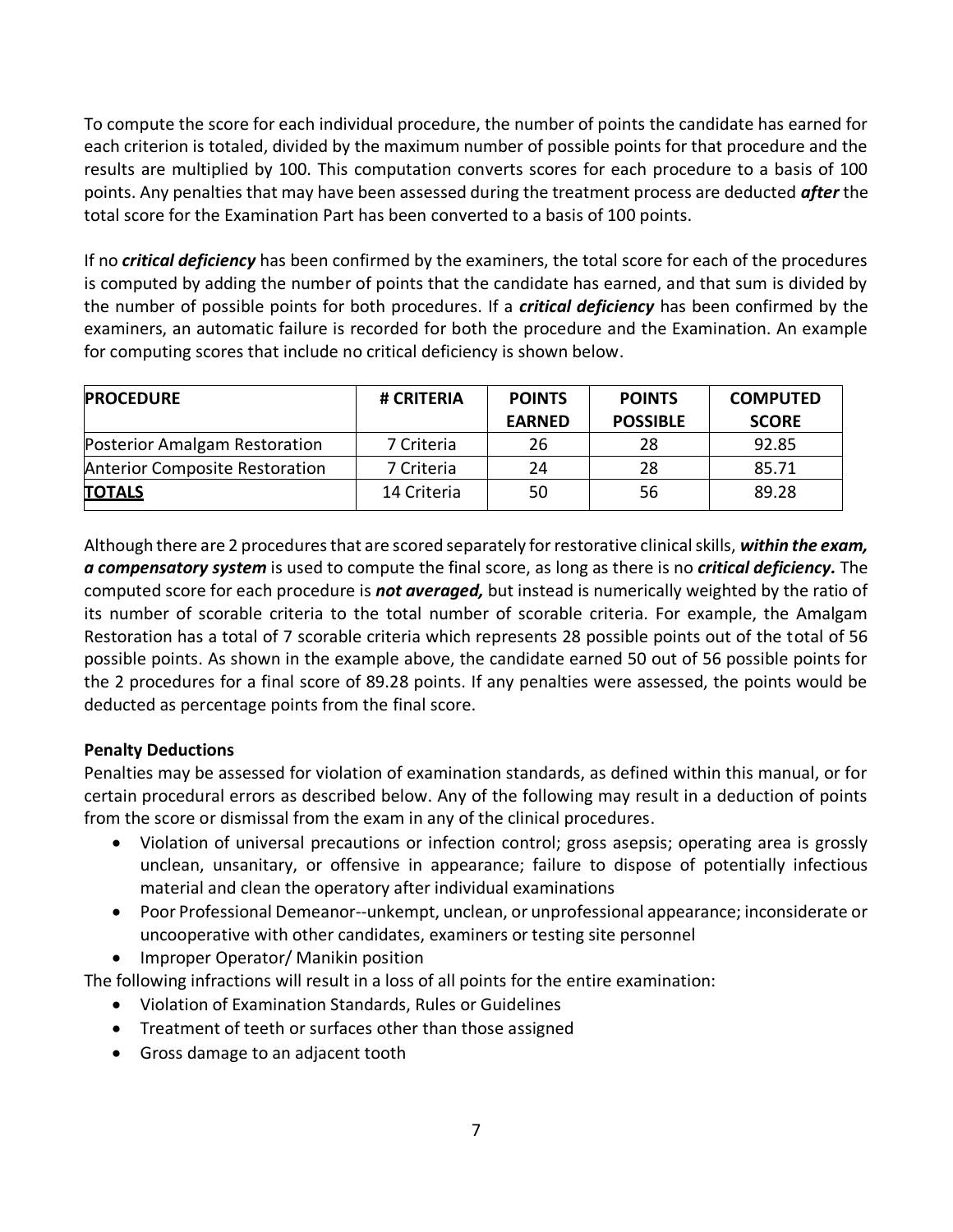# <span id="page-9-0"></span>**Standards for the Conduct of the Examination**

As a participant in an examination to assess professional competency, each candidate is expected to maintain professional standards. The candidate's conduct and treatment standards will be observed during the examination and failure to maintain appropriate conduct and/or standards may result in point penalties and/or dismissal from the exam.

Each candidate will be expected to conduct himself/herself in an ethical, professional manner and maintain a professional appearance. Candidates are prohibited from using any study or reference materials during the examination. Any substantiated evidence of dishonesty, such as collusion, use of unauthorized assistance or intentional misrepresentation during application, pre-examination or during the examination shall automatically result in dismissal from and failure of the entire examination and forfeiture of all examination fees for the current examination.

**DISHONESTY CLAUSE**: Candidates failed for dishonesty shall be denied re-examination for one full year from the time of the infraction. Additionally, all State Boards will be notified of the situation. In some states, candidates failed for dishonesty may be permanently ineligible for licensure. Therefore, candidates should address these matters with the state(s) where they desire licensure prior to retaking the examination.

## <span id="page-9-1"></span>**General Directives and Information** *(listed in alphabetical order)*

- **Anonymity**. The anonymous testing procedures for the examination shall exclude the possibility that any person who is involved with the grading of the examination may know, learn of, or establish the identity of a candidate, or relate or connect the work-product graded or to be graded to a particular candidate. The candidate's name and school information should not appear on any examination forms, materials, or instruments. Grading examiners will be physically isolated from the candidates in a separate area of the clinic or evaluation will take place off-site. All examination forms and materials are identified only by candidate number.
- **Approved Communication**. All approved communication must be in English. Communication between candidates and Examination Officials must be in English.
- **Assigned Operatories**. The candidate shall work only in the assigned clinic, operatory or laboratory space.
- **Assigned Procedures**. The candidate must perform only the treatment and/or procedures assigned. Performing other treatment or procedures is strictly prohibited.
- **Auxiliary Personnel**: Use of Assistants. Auxiliary personnel are not permitted to assist at chairside during the manikin examinations.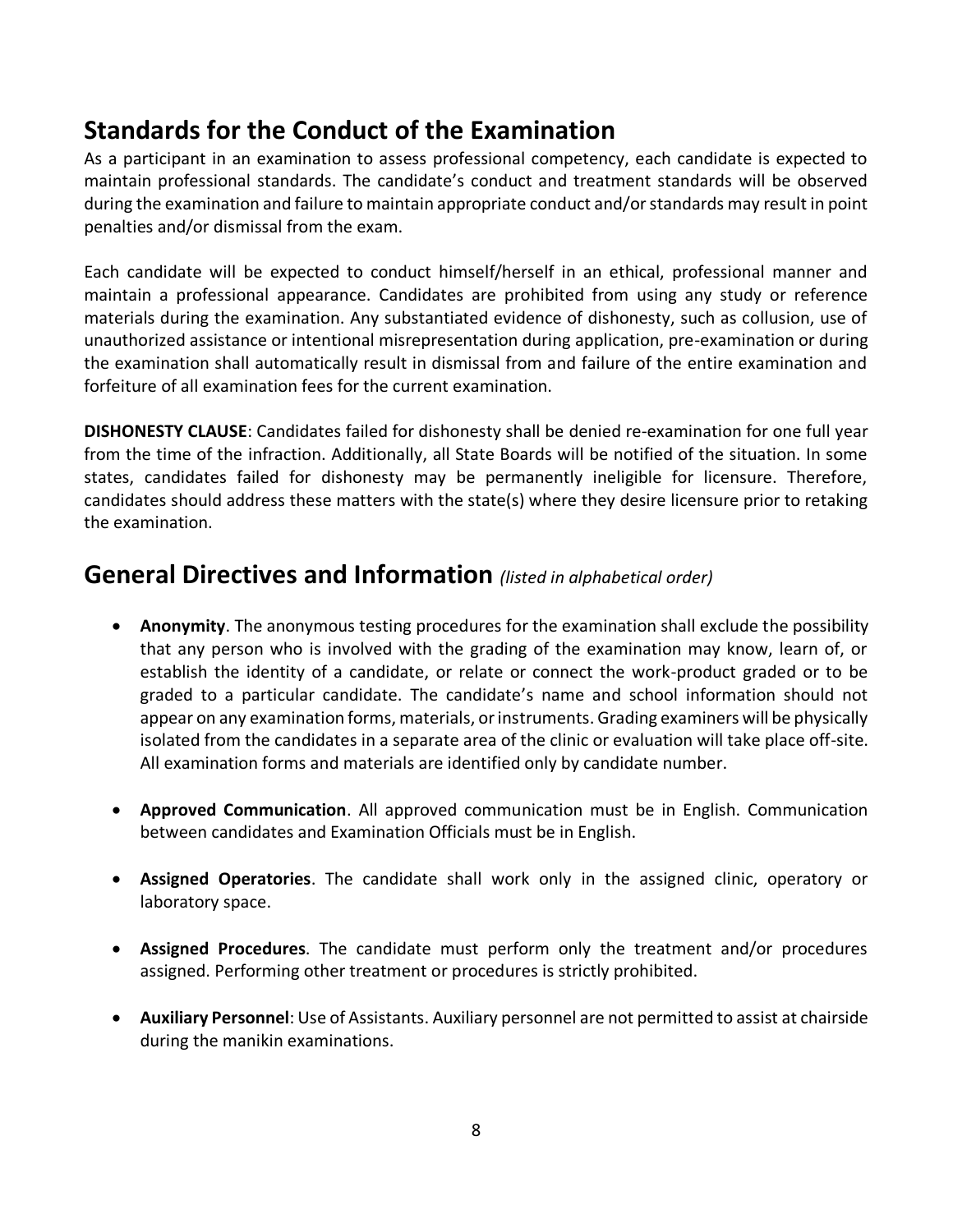- **Clinic Attire**. Clinic attire that meets CDC and OSHA standards must be worn in clinic areas. No bare arms or legs, or open-toed shoes are allowed in the clinic areas. Lab coats and/or longsleeved protective garments are all acceptable. Color and style are not restricted. There must be no personal or school identification on clinic attire other than the candidate identification badge.
- **Electronic Equipment**. Unauthorized use of cell phones or any electronic equipment or the taking of photographs in clinic areas by the candidate during any part of the examination is prohibited.
- **Equipment Failure**. In case of equipment failure, the Coordinator must be notified immediately so the malfunction may be corrected.
- **Equipment**: Use/Misappropriation/Damage. No equipment, instruments, or materials shall be removed from the examination site without written permission of the owner. Nonpayment of fees for rental of space or equipment will be treated as misappropriation of equipment. Willful or careless damage of typodonts, manikins or shrouds may result in failure and any repair or replacement costs must be paid by the candidate before examination results will be released.
- **Evaluation Procedures**. Candidate performance will be evaluated by three independent examiners. Candidates are not assigned specific examiners.
- **Examination Completion and Start/Finish Times**. All procedures of the examination shall be completed within the specified time frame for the examination to be considered complete. Any examination procedures performed outside the assigned time schedule will be cause for the examination to be considered incomplete and will result in failure. Treatment procedures may not be initiated prior to the established starting time(s) and must be completed by the established finish time(s). Violation of this Standard will result in failure of the examination.
- **Examination Guidelines**. Violation of the published standards, guidelines and requirements for the examination will result in failure.
- **Examination Materials**. CRDTS examination materials distributed by the testing agency may NOT be removed from the examining area, nor may unauthorized personnel review the forms.
- **Extraneous Materials**. Only those materials distributed or authorized by CRDTS may be brought to the examining area. Authorized materials include only your Candidate's Manual which may include handwritten notes on the pages provided. Use of unauthorized materials will result in failure of the entire examination.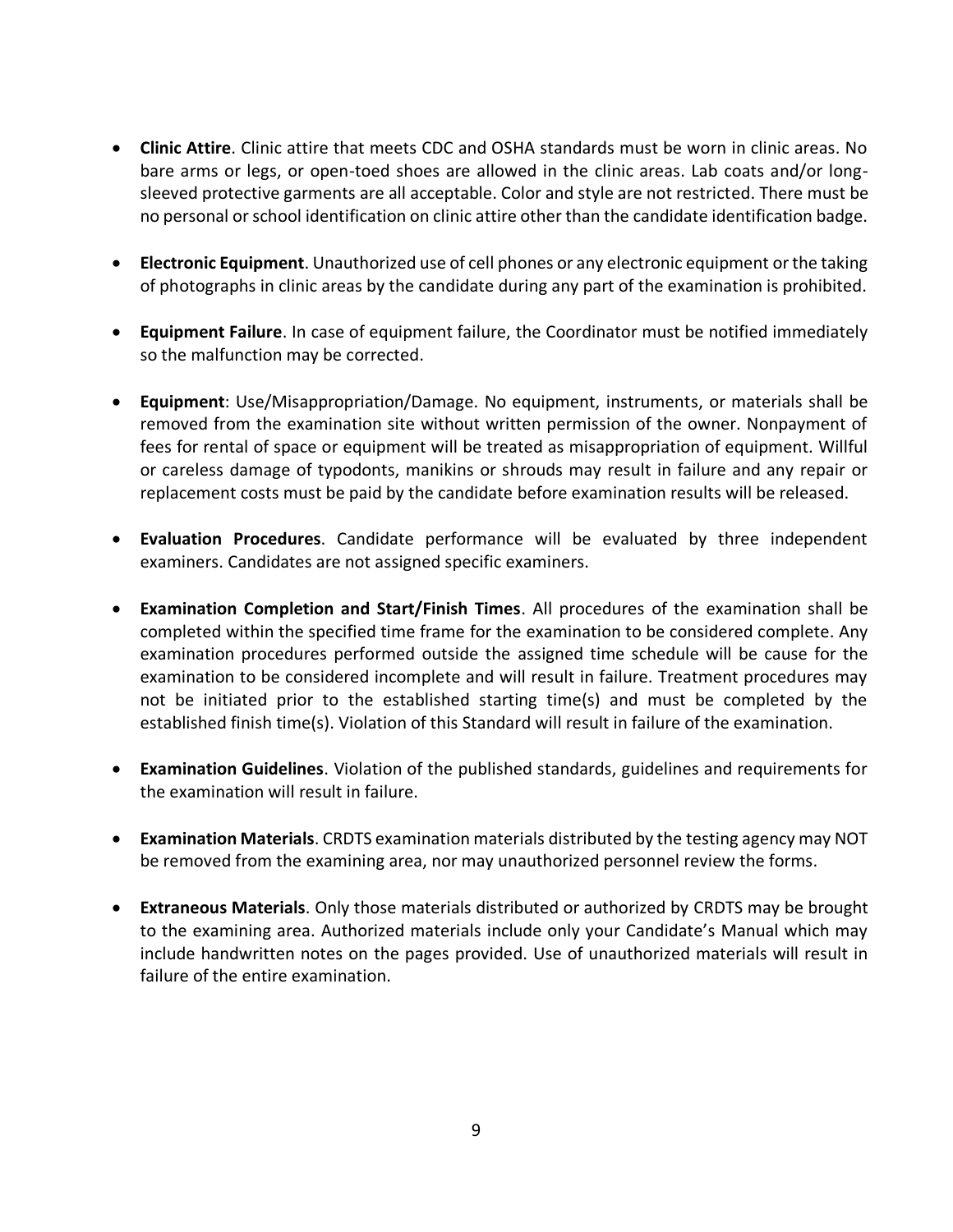- **Failure to Follow Directions**. Failure to follow directions and instructions from examiners will be considered unprofessional conduct. Unprofessional conduct and improper behavior are cause for dismissal from the examination and will result in failure of the examination. Additionally, the candidate shall be denied re-examination by CRDTS for one full year from the time of the infraction.
- **Feedback Forms**: Candidates have an opportunity to provide input about the examination. Blank feedback forms are included in the candidate packet and can be completed at the conclusion of the exam. The Coordinator will inform candidates where to place completed feedback forms. They are NOT returned to the candidate packet, and they are anonymous. Candidates are encouraged to complete the forms honestly and thoughtfully.
- **Identification Badges**. Candidate ID badges must be worn during the exam.
- **Infection Control Standards**. During all manikin clinical procedures, the candidate must follow the most current recommended infection control procedures as published by the CDC. The operatory and/or operating field must remain clean and sanitary in appearance.
- **New Technology**. New and innovative technologies are constantly being developed and marketed in dentistry. However, until such time as these innovations become the standard of care and are readily available to all candidates at all testing sites, the use of such innovative technologies will not be allowed in this examination unless expressly written as allowed elsewhere in this manual.
- **Simulated Patient/Operator Positioning -** The correct simulated patient/operator position intended to preserve the candidate's optimal working posture must be maintained during the examination and will be observed by the Coordinator.
- **Submission of Examination Form.** All required forms must be turned in before the examination is considered complete.
- **Test Site Fees.** Schools may charge a rental fee for use of instruments, clinic facilities, supplies and disposables. This fee is independent of the examination fee and is not collected by the testing agency. Testing site fees vary from school to school. If not paid in advance, candidates should have cash or a check, as may be required by the respective testing site, for materials and equipment used during the examination. Specific information regarding site fees will be included in the candidate's confirmation email.
- **Tooth Identification.** The tooth numbering system 1-32 will be used throughout the examination. In this system, the maxillary right third molar is number 1 and mandibular left third molar is number 17.
- **Unauthorized Personnel**. Only authorized personnel will be allowed in the examining and clinic areas. No visitors are allowed.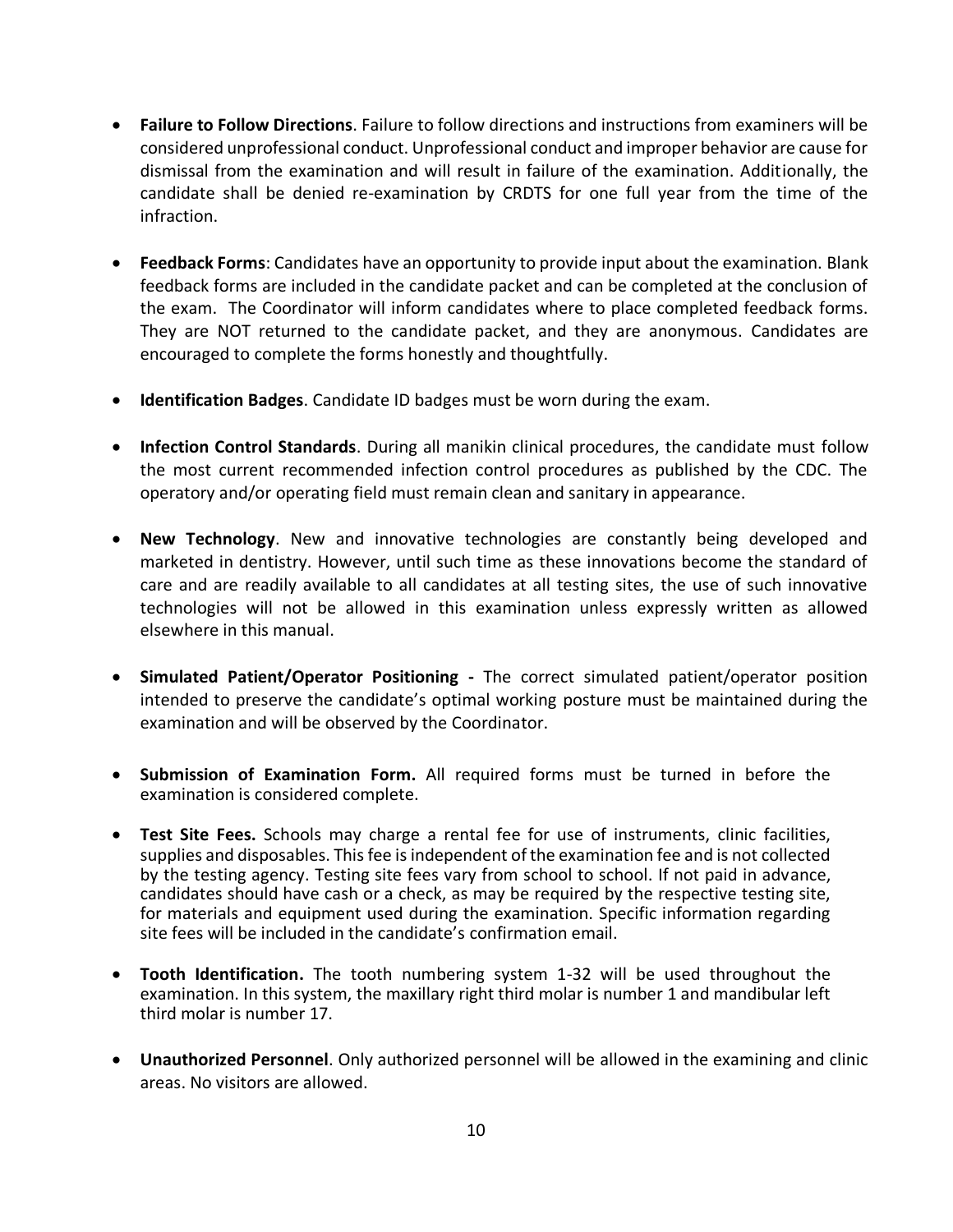# <span id="page-12-0"></span>**Schedule**

Candidates will be informed of the day and date of their assigned group in advance of the examination date. Candidates will have 1.5 hours to complete the restorative examination. An EXAMPLE examination schedule follows. Times may be different at different exam sites, but the 30-minute set-up time and the 90-minute examination time remain consistent at all sites.

| <b>Class II and III Manikin Procedures</b> |                    |  |
|--------------------------------------------|--------------------|--|
| <b>TIME</b>                                | <b>GROUP</b>       |  |
| 6:45                                       | Candidate check-in |  |
| 7:00                                       | Group A Setup      |  |
| 7:30                                       | <b>Exam Starts</b> |  |
| 9:00                                       | <b>Exam Stops</b>  |  |
| 9:45                                       | Candidate check-in |  |
| 10:00                                      | Group B Setup      |  |
| 10:30                                      | <b>Exam Starts</b> |  |
| 12:00                                      | <b>Exam Stops</b>  |  |
| 12:45                                      | Candidate check-in |  |
| 1:00                                       | Group C Setup      |  |
| 1:30                                       | <b>Exam Starts</b> |  |
| 3:00                                       | <b>Exam Stops</b>  |  |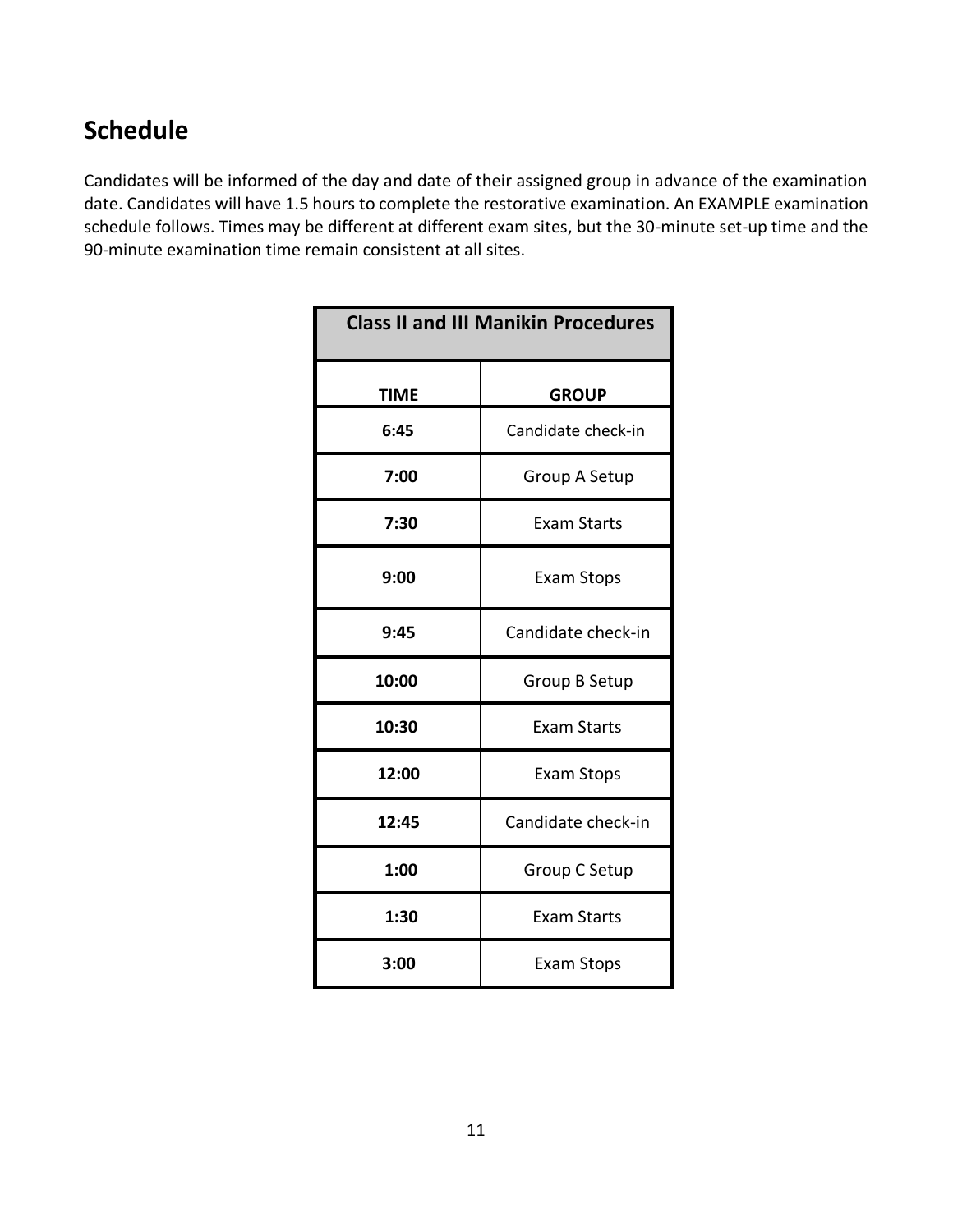# <span id="page-13-0"></span>**Examination Flow and Requirements**

Candidates should arrive at least 15 minutes before their assigned group time with their photo ID and all necessary equipment and supplies.

The CRDTS coordinator will check IDs, distribute examination packets, and conduct a brief Q&A prior to escorting candidates into the clinic.

Clinic operatories/cubicles will be set up with a chair mounted pole supplied by the school, and a typodont with facial shroud supplied by CRDTS. Candidates have 30 minutes to set up their cubicle to their satisfaction. Candidates are responsible for ensuring that all equipment is compatible with the testing site attachments. Arrangements for rental handpieces and/or other equipment may be made through the testing site. It is suggested that candidates check well in advance with the Site Coordinator of the school selected for the equipment requirements at the testing site. Unless otherwise instructed, the candidate will need to provide their own:

- i. A4 or A4B composite or A1 flowable
- ii. Handpiece
- iii. Unscratched, clear, front-surface, non-disposable, #4 or #5 mouth mirror
- iv. Metal periodontal probe 1mm marks
- v. A sharp #23 explorer OR other similar Shepherd's Hook-type explorer

The Coordinator will sign the progress form to indicate the typodont is satisfactorily mounted and the candidate is ready to start the exam.

All candidates start the exam at the same time, announced by the Coordinator.

Correct patient/operator position must be maintained while operating. Throughout the manikin procedures, the treatment process will be observed by the CRDTS Coordinator and evaluated as if the manikin were a live patient. With the exception of having the manikin wear protective eyewear, the manikin is subject to the same treatment standards as any patient. The facial shroud may not be displaced other than with those retraction methods which would be reasonable for a patient's facial tissue.

### **Materials:**

- Only A4 or A4B composite shades and only A1 flowable shades are allowed.
- A resin bonding agent must be utilized.
- No composite surface sealer, flowable or unfilled resin/glaze(s) may be applied to any surface of the finished restoration.
- Polishing agents are allowed but not recommended.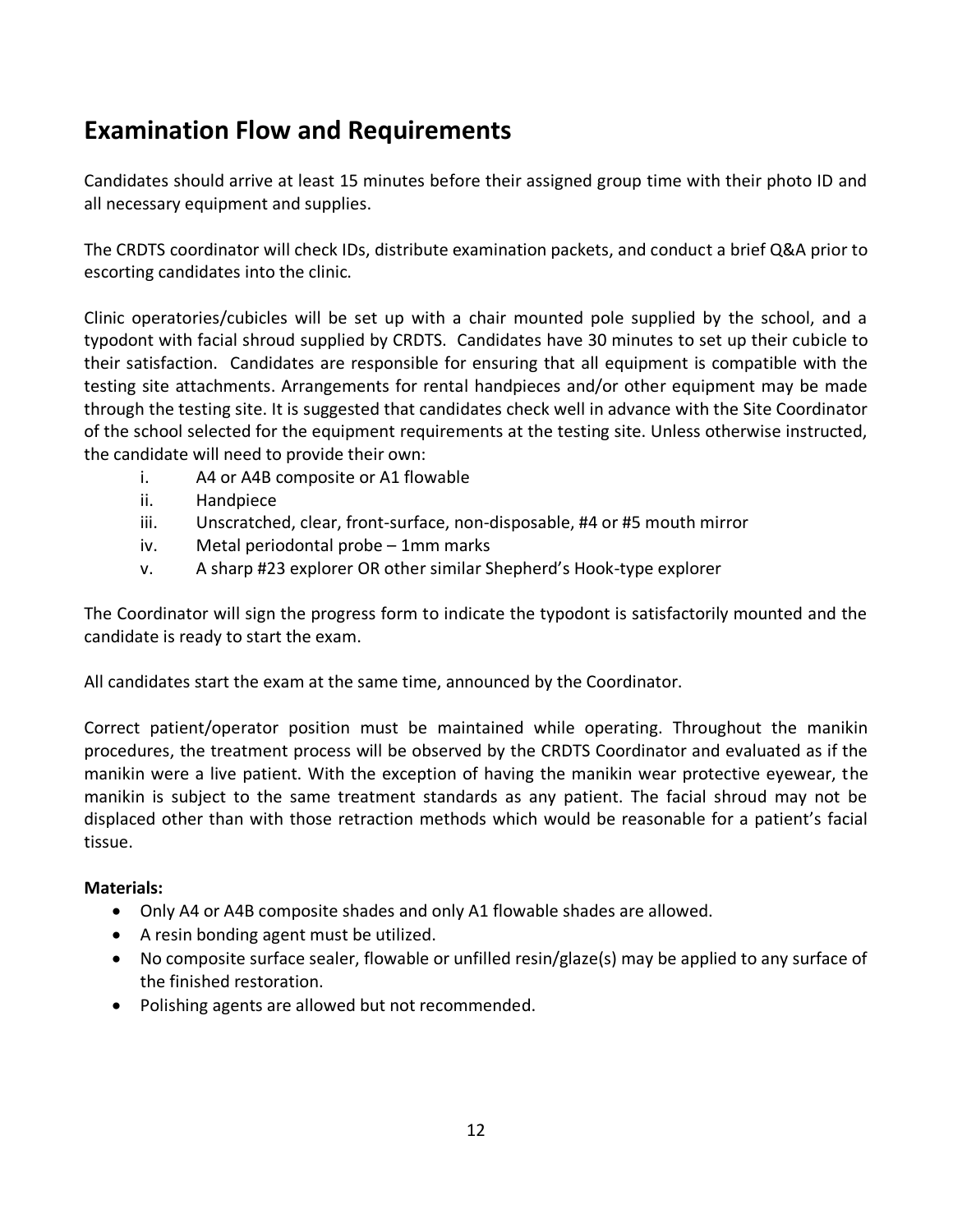### **Standardized Floss:**

Proximal contact is a critical part of the evaluation, and the candidate should be aware that examiners will be checking contacts visually and with approved, standardized dental floss. For either procedure, the candidate should be familiar with the properties of the material being used and should be sure to allow sufficient time for any material requirements (i.e., amalgam set time).

CRDTS will provide standardized, approved floss for evaluation of the interproximal contact on the Class III Composite Restoration. (POH LiteWax Percept 630 Black Floss sachets) Go to [www.oralhealthproducts.com](http://www.oralhealthproducts.com/) for more information.

### **Isolation Dam:**

The Class II Composite Restoration must be placed under isolation dam. It can be removed to finish the restoration. In order to avoid evulsion, no clamps should be placed on the teeth to be treated; clamps should be placed on nearby teeth.

### **Evaluation and Check -Out:**

When candidates finish their procedures, they should ask the Coordinator to come to their cubicle. The Coordinator will take the typodont, initial the Progress form, and collect the ID badge and candidate packet. The candidate may then clean the operatory and set it up for the next candidate in the subsequent group. After completing the candidate feedback form and placing it in the envelope provided, candidates may leave the clinic area.

The treated typodont will be maintained by CRDTS as part of the candidate's examination record.

# <span id="page-14-0"></span>**Checklist of Required Materials and Instruments**

- $\checkmark$  Picture ID for admission to the examination
- $\checkmark$  This candidate manual
- $\checkmark$  Dental mirror, clean and unscratched
- ✓ Cotton pliers
- $\checkmark$  Articulating paper and holder
- $\checkmark$  Handpiece compatible with testing site attachments
- $\checkmark$  Operative instruments
- ✓ Instrument tray
- $\checkmark$  Other materials not supplied by the testing site (refer to testing site letter for clarification)

# <span id="page-14-1"></span>**Grading Criteria**

The following pages list the grading criteria for this examination.

# <span id="page-14-2"></span>**Progress Form**

An Example of the Progress Form is included at the end of this manual.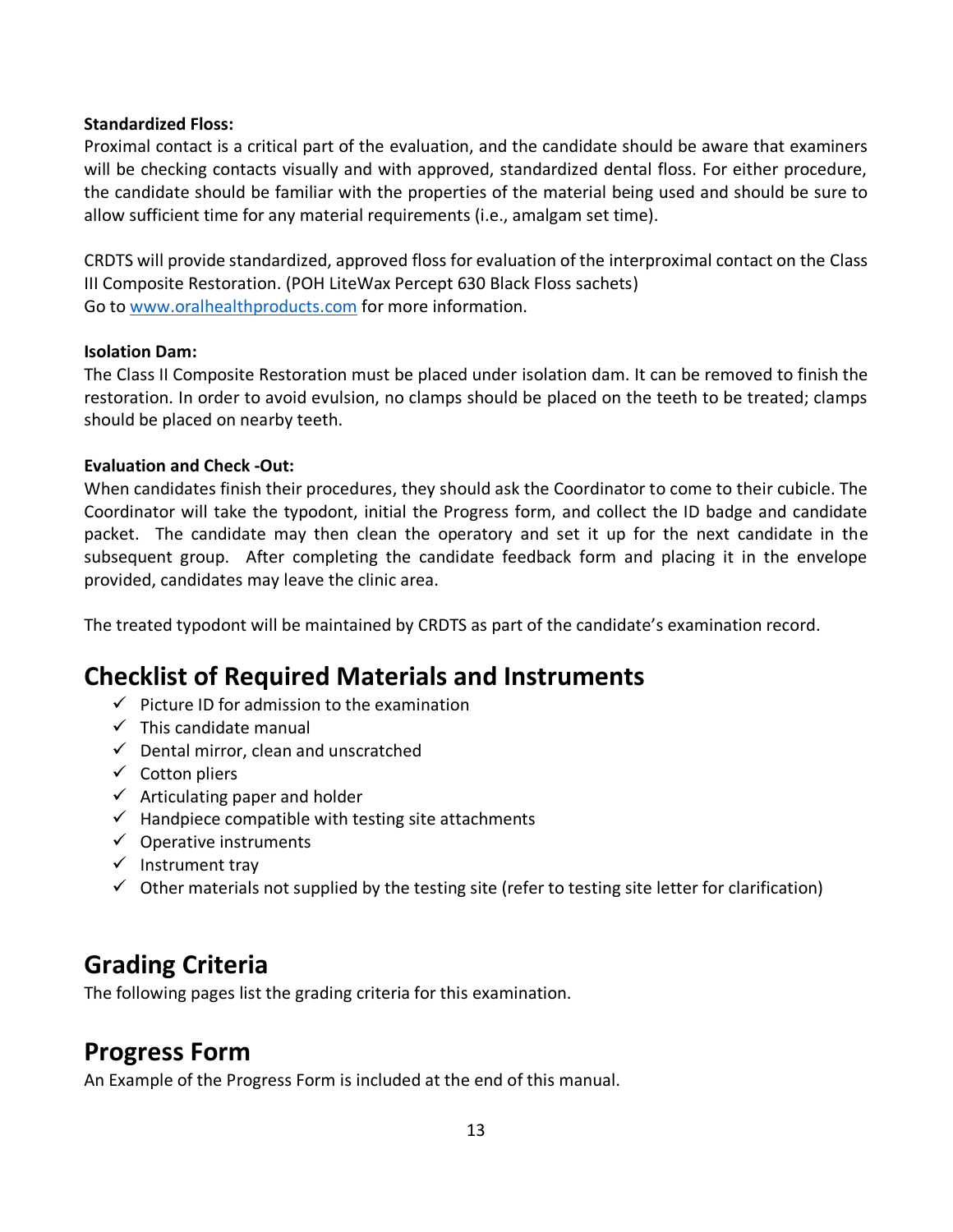# **AMALGAM FINISHED RESTORATION Margin Integrity and Surface Finish**

### **MARGIN DEFICIENCY**

| SAT        | There is no marginal deficiency. There is no evidence of voids or open margins.                                                                          |
|------------|----------------------------------------------------------------------------------------------------------------------------------------------------------|
| ACC        | There is a detectable marginal deficiency at the restoration-tooth interface either visually or with the tine of an explorer, but it is less than .5 mm. |
|            | The restoration-tooth interface is detectable visually or with the tine of an explorer. There is evidence                                                |
| <b>SUB</b> | of marginal deficiency, 0.5 mm up to 1 mm, which can include pits and voids at the                                                                       |
|            | cavosurface margin                                                                                                                                       |
|            | There is evidence of marginal deficiency of more than 1 mm, to include pits and voids at                                                                 |
| <b>DEF</b> | the cavosurface margin, and/or there is an open margin.                                                                                                  |

### **MARGIN EXCESS**

| SAT        | There is no detectable excess at the cavosurface margin either visually or with the tine of an explorer.                                                     |
|------------|--------------------------------------------------------------------------------------------------------------------------------------------------------------|
| ACC        | There is a detectable marginal excess at the cavosurface margin either visually or with the tine of<br>an explorer, but it is no greater than 1.0 mm.        |
| <b>SUB</b> | The cavosurface margin is detectable visually or with the tine of an explorer. There is evidence<br>of marginal excess of more than 1.0 mm and up to 2.0 mm. |
| <b>DEF</b> | There is evidence of marginal excess at the cavosurface margin of more than 2.0 mm.                                                                          |

### **GINGIVAL OVERHANG**

| <b>SAT</b> | The restoration exhibits no gingival overhang.                                                                           |
|------------|--------------------------------------------------------------------------------------------------------------------------|
| <b>ACC</b> | The restoration exhibits a slight gingival overhang but would not be expected to adversely affect<br>the tissue health.  |
| <b>DEF</b> | The restoration exhibits a significant gingival overhang and would be expected to adversely affect<br>the tissue health. |

### **SURFACE FINISH**

| SAT        | The surface of the restoration is uniformly smooth and free of pits and voids.                            |
|------------|-----------------------------------------------------------------------------------------------------------|
| ACC        | The surface of the restoration is slightly grainy or rough, but it is free of significant pits and voids. |
| <b>SUB</b> | The surface of the restoration is rough and exhibits surface significant irregularities, pits, or voids.  |

### **CONTIGUOUS TOOTH STRUCTURE**

| SAT        | There is no evidence of unwarranted or unnecessary removal, modification, or recontouring of tooth<br>structure contiguous to the restoration.                      |
|------------|---------------------------------------------------------------------------------------------------------------------------------------------------------------------|
| <b>ACC</b> | There is minimal evidence of unwarranted or unnecessary removal, modification, or recontouring<br>of tooth structure contiguous to the restoration. (Enameloplasty) |
| <b>SUB</b> | There is evidence of unwarranted or unnecessary removal, modification, or recontouring of tooth<br>structure contiguous to the restoration. (Enameloplasty)         |
| <b>DEF</b> | There is gross enameloplasty resulting in the exposure of dentin.                                                                                                   |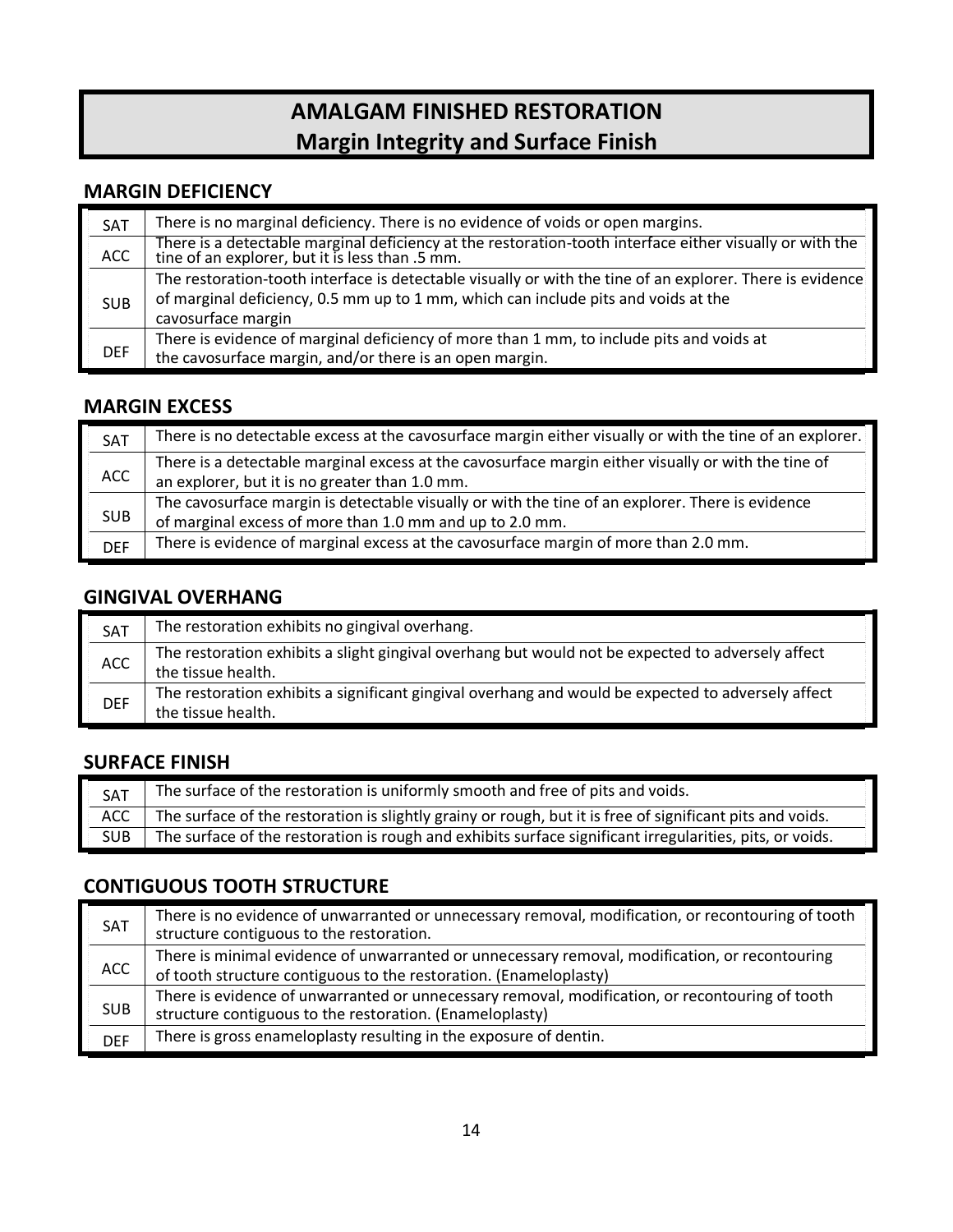# **AMALGAM FINISHED RESTORATION Contour, Contact and Occlusion**

### **INTERPROXIMAL CONTACT**

| <b>SAT</b> | Interproximal contact is present, the contact is visually closed and is properly shaped and<br>positioned; and there is definite, but not excessive, resistance to dental floss when passed through<br>the interproximal contact area. |
|------------|----------------------------------------------------------------------------------------------------------------------------------------------------------------------------------------------------------------------------------------|
| ACC        | Interproximal contact is visually closed, and the contact is adequate in size, shape, or position<br>but demonstrates little resistance to dental floss.                                                                               |
| <b>SUB</b> | Interproximal contact is visually closed, but the contact is deficient in size, shape, or position<br>and demonstrates little resistance to dental floss or shreds the floss.                                                          |
| <b>DEF</b> | The interproximal contact is visually open or will not allow floss to pass through the contact area.                                                                                                                                   |

### **CENTRIC/EXCURSIVE CONTACTS**

| SAT        | When checked with articulating ribbon or paper, all centric and excursive contacts on the restoration<br>are consistent in size, shape, and intensity with such contacts on other teeth, in that quadrant.      |
|------------|-----------------------------------------------------------------------------------------------------------------------------------------------------------------------------------------------------------------|
| <b>SUB</b> | When checked with articulating ribbon or paper, the restoration is in hyper-occlusion inconsistent<br>in size, shape, and intensity with the occlusal contacts on surrounding teeth and requires<br>adjustment. |
| <b>DEF</b> | There is gross hyperocclusion so that the restoration is the only point of occlusion in that quadrant.                                                                                                          |

### **ANATOMY/CONTOUR**

| SAT        | The restoration reproduces the normal physiological proximal contours of the tooth, occlusal and<br>marginal ridge anatomy.                                                                   |
|------------|-----------------------------------------------------------------------------------------------------------------------------------------------------------------------------------------------|
| <b>ACC</b> | The restoration does not reproduce the normal occlusal anatomy, proximal contours of the tooth<br>or marginal ridge anatomy, but would not be expected to adversely affect the tissue health. |
| <b>DEF</b> | The restoration does not reproduce the normal occlusal anatomy, proximal contours of the tooth<br>or marginal ridge anatomy, and would be expected to adversely affect the tissue health.     |

# **AMALGAM FINISHED RESTORATION**

# **Critical Errors**

### Fractured Restoration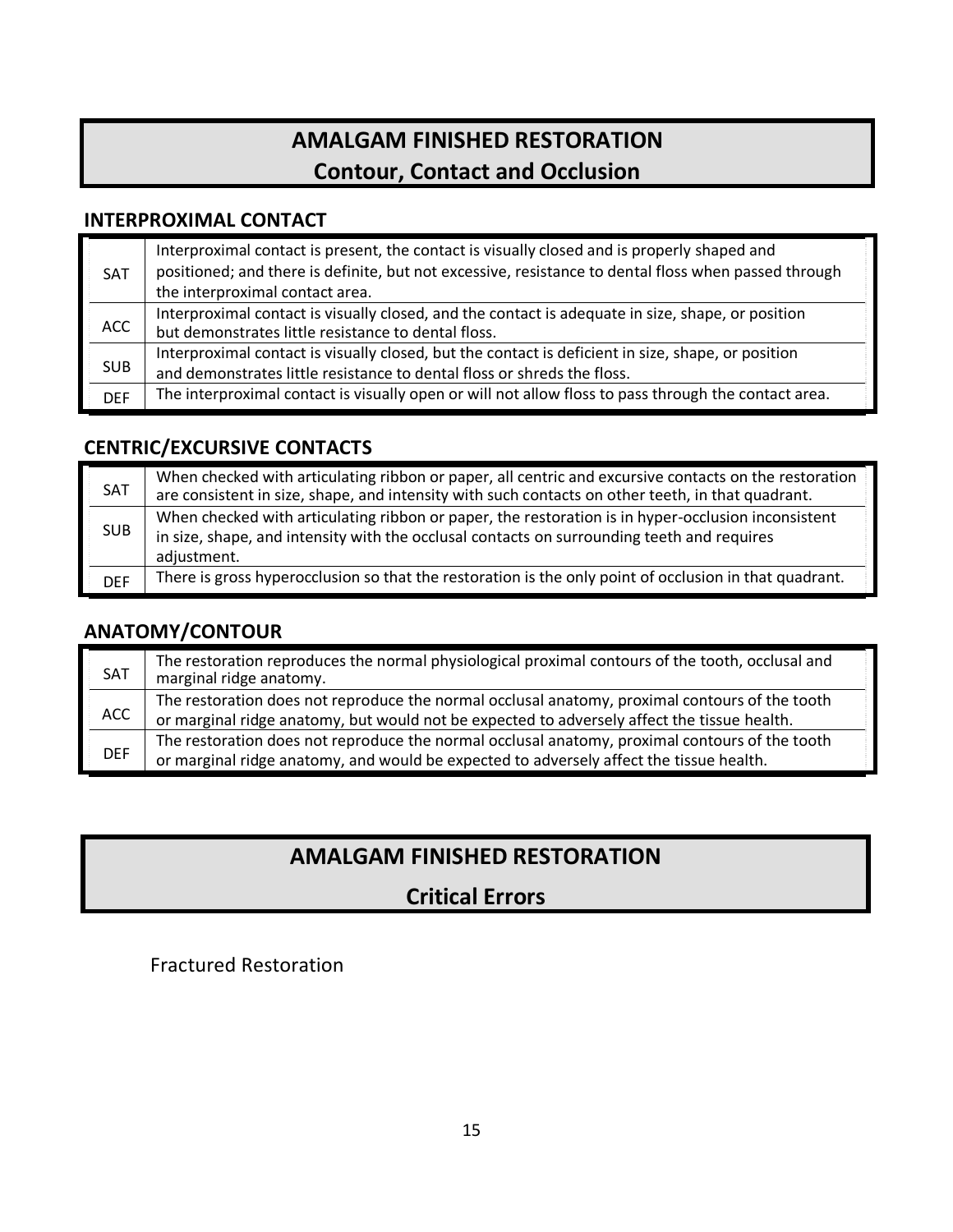# **POSTERIOR COMPOSITE FINISHED RESTORATION Margin Integrity and Surface Finish**

### **MARGIN DEFICIENCY**

| <b>SAT</b> | There is no marginal deficiency. There is no evidence of voids or open margins.                                                                                                                                        |
|------------|------------------------------------------------------------------------------------------------------------------------------------------------------------------------------------------------------------------------|
| <b>ACC</b> | There is a detectable marginal deficiency at the restoration-tooth interface either visually or with<br>the tine of an explorer, but it is less than .5 mm.                                                            |
| <b>SUB</b> | The restoration-tooth interface is detectable visually or with the tine of an explorer. There is<br>evidence of marginal deficiency, 0.5 mm up to 1 mm, which can include pits and voids at the<br>cavosurface margin. |
| <b>DEF</b> | There is evidence of marginal deficiency of more than 1 mm, to include pits and voids at<br>the cavosurface margin, and/or there is an open margin.                                                                    |

### **MARGIN EXCESS**

| SAT        | There is no evidence of unwarranted or unnecessary removal or recontouring of tooth structure<br>contiguous to the restoration.                              |
|------------|--------------------------------------------------------------------------------------------------------------------------------------------------------------|
| <b>ACC</b> | There is a detectable marginal excess at the cavosurface margin either visually or with the tine of<br>an explorer, but it is no greater than 1.0 mm.        |
| <b>SUB</b> | The cavosurface margin is detectable visually or with the tine of an explorer. There is evidence of<br>marginal excess of more than 1.0 mm and up to 2.0 mm. |
| <b>DEF</b> | There is evidence of marginal excess at the cavosurface margin of more than 2.0 mm.                                                                          |

### **GINGIVAL OVERHANG**

| <b>SAT</b> | The restoration exhibits no gingival overhang.                                                                           |
|------------|--------------------------------------------------------------------------------------------------------------------------|
| <b>ACC</b> | The restoration exhibits a slight gingival overhang but would not be expected to adversely affect<br>the tissue health.  |
| <b>DEF</b> | The restoration exhibits a significant gingival overhang and would be expected to adversely affect<br>the tissue health. |

### **SURFACE FINISH**

| SAT        | The surface of the restoration is uniformly smooth and free of pits and voids.                            |
|------------|-----------------------------------------------------------------------------------------------------------|
| ACC        | The surface of the restoration is slightly grainy or rough, but it is free of significant pits and voids. |
| <b>SUB</b> | The surface of the restoration is rough and exhibits surface significant irregularities, pits, or voids.  |

### **CONTIGUOUS TOOTH STRUCTURE**

| <b>SAT</b> | There is no evidence of unwarranted or unnecessary removal or recontouring of tooth structure<br>contiguous to the restoration. There is no excess restorative material present that is not<br>contiguous with the restoration.            |
|------------|--------------------------------------------------------------------------------------------------------------------------------------------------------------------------------------------------------------------------------------------|
| <b>ACC</b> | There is minimal evidence of unwarranted or unnecessary removal, or recontouring of tooth<br>structure contiguous to the restoration. (Enameloplasty) Excess present that is not contiguous with<br>the restoration no greater than 0.5mm. |
| <b>SUB</b> | There is evidence of unwarranted or unnecessary removal or recontouring of tooth structure<br>contiguous to the restoration. (Enameloplasty) Excess present that is not contiguous with the<br>restoration greater than 0.5mm.             |
| <b>DEF</b> | There is gross enameloplasty resulting in the exposure of dentin.                                                                                                                                                                          |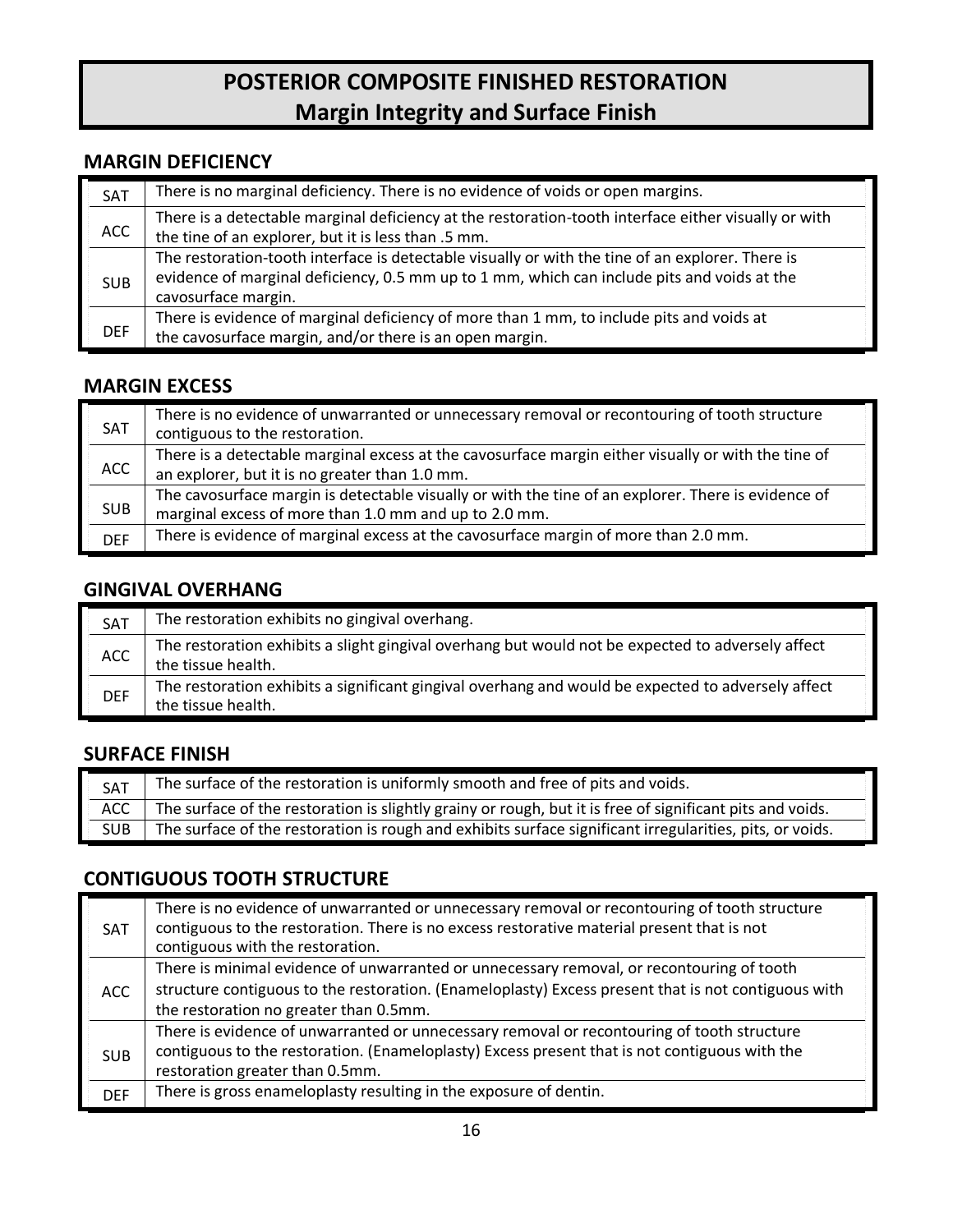# **POSTERIOR COMPOSITE FINISHED RESTORATION Contour, Contact and Occlusion**

### **INTERPROXIMAL CONTACT**

| <b>SAT</b> | Interproximal contact is present, the contact is visually closed and is properly shaped and<br>positioned; and there is definite, but not excessive, resistance to dental floss when passed through<br>the interproximal contact area. |
|------------|----------------------------------------------------------------------------------------------------------------------------------------------------------------------------------------------------------------------------------------|
| <b>ACC</b> | Interproximal contact is visually closed, and the contact is adequate in size, shape, or position<br>but demonstrates little resistance to dental floss.                                                                               |
| <b>SUB</b> | Interproximal contact is visually closed, but the contact is deficient in size, shape, or position and<br>demonstrates little resistance to dental floss or shreds the floss.                                                          |
| <b>DEF</b> | The interproximal contact is visually open or will not allow floss to pass through the contact area.                                                                                                                                   |

### **CENTRIC/EXCURSIVE CONTACTS**

| SAT        | When checked with articulating ribbon or paper, all centric and excursive contacts on the restoration<br>are consistent in size, shape, and intensity with such contacts on other teeth, in that quadrant.      |
|------------|-----------------------------------------------------------------------------------------------------------------------------------------------------------------------------------------------------------------|
| <b>SUB</b> | When checked with articulating ribbon or paper, the restoration is in hyper-occlusion inconsistent<br>in size, shape, and intensity with the occlusal contacts on surrounding teeth and requires<br>adjustment. |
| <b>DEF</b> | There is gross hyperocclusion so that the restoration is the only point of occlusion in that quadrant.                                                                                                          |

### **ANATOMY/CONTOUR**

| SAT        | The restoration reproduces the normal physiological proximal contours of the tooth, occlusal and<br>marginal ridge anatomy.                                                                   |
|------------|-----------------------------------------------------------------------------------------------------------------------------------------------------------------------------------------------|
| ACC        | The restoration does not reproduce the normal occlusal anatomy, proximal contours of the tooth<br>or marginal ridge anatomy, but would not be expected to adversely affect the tissue health. |
| <b>DEF</b> | The restoration does not reproduce the normal occlusal anatomy, proximal contours of the tooth<br>or marginal ridge anatomy, and would be expected to adversely affect the tissue health.     |

# **POSTERIOR COMPOSITE FINISHED RESTORATION Critical Errors**

### Fractured Restoration

The restoration is debonded and/or movable in the preparation.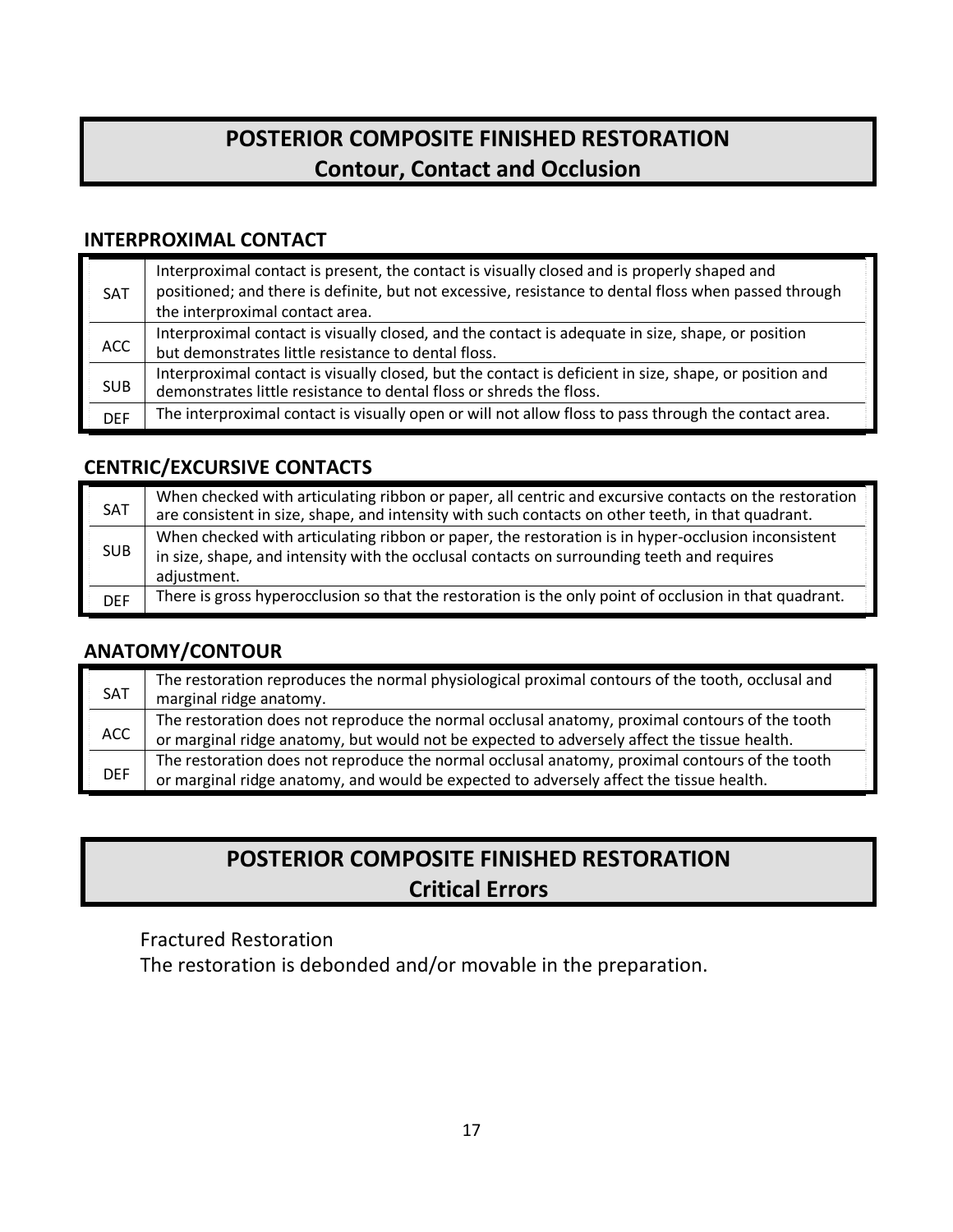## **ANTERIOR CLASS III COMPOSITE FINISHED RESTORATION Margin Integrity and Surface Finish**

#### **MARGIN DEFICIENCY**

| <b>SAT</b> | There is no marginal deficiency. No marginal deficiency is detectable at the restoration-tooth interface<br>either visually or with the tine of an explorer. There is no evidence of voids or open margins.            |
|------------|------------------------------------------------------------------------------------------------------------------------------------------------------------------------------------------------------------------------|
| <b>ACC</b> | There is a detectable marginal deficiency at the facial or lingual restoration-tooth interface either<br>visually or with the tine of an explorer, but it is less than .5 mm.                                          |
| <b>SUB</b> | The restoration-tooth interface is detectable visually or with the tine of an explorer. There is<br>evidence of marginal deficiency, 0.5 mm up to 1 mm, which can include pits and voids at the<br>cavosurface margin. |
| <b>DEF</b> | There is evidence of marginal deficiency of more than 1 mm, to include pits and voids at<br>the cavosurface margin, and/or there is an open margin.                                                                    |

### **MARGIN EXCESS**

| SAT        | No marginal excess is detectable at the lingual cavosurface margin either visually or with the tine of an<br>explorer.                                                                                                                                                                                                                       |
|------------|----------------------------------------------------------------------------------------------------------------------------------------------------------------------------------------------------------------------------------------------------------------------------------------------------------------------------------------------|
| <b>ACC</b> | There is a detectable marginal excess at the cavosurface margin either visually or with the tine of an<br>explorer, but it is no greater than 1.0 mm                                                                                                                                                                                         |
| <b>SUB</b> | The cavosurface margin is detectable visually or with the tine of an explorer. There is evidence of lingual<br>marginal excess, more than 1.0 mm and up to 2 mm. There is facial and/or lingual flash with<br>contamination underneath, but it is not internal to the cavosurface margin, and could be removed by<br>polishing or finishing. |
| <b>DEF</b> | There is evidence of marginal excess at the lingual cavosurface margin of more than 2 mm, and/or there<br>is internal contamination at the facial and/or lingual interface between the restoration and the tooth.                                                                                                                            |

### **GINGIVAL OVERHANG**

| SAT        | The restoration exhibits no gingival overhang.                                                                           |
|------------|--------------------------------------------------------------------------------------------------------------------------|
| <b>ACC</b> | The restoration exhibits a slight gingival overhang but would not be expected to adversely affect the<br>tissue health.  |
| <b>DEF</b> | The restoration exhibits a significant gingival overhang and would be expected to adversely affect<br>the tissue health. |

#### **SURFACE FINISH**

| SAT        | The surface of the restoration is uniformly smooth and free of pits and voids.                            |
|------------|-----------------------------------------------------------------------------------------------------------|
| ACC        | The surface of the restoration is slightly grainy or rough, but it is free of significant pits and voids. |
| <b>SUB</b> | The surface of the restoration is rough and exhibits surface significant irregularities, pits, or voids.  |

### **CONTIGUOUS TOOTH STRUCTURE**

| <b>SAT</b> | There is no evidence of unwarranted or unnecessary removal or recontouring of tooth structure<br>contiguous to the restoration. There is no excess restorative material present that is not contiguous<br>with the restoration.                          |
|------------|----------------------------------------------------------------------------------------------------------------------------------------------------------------------------------------------------------------------------------------------------------|
| <b>ACC</b> | There is minimal evidence of unwarranted or unnecessary removal, modification, or recontouring of tooth<br>structure contiguous to the restoration. (Enameloplasty) Excess present that is not contiguous with<br>the restoration no greater than 0.5mm. |
| <b>SUB</b> | There is evidence of unwarranted or unnecessary removal or recontouring of tooth structure contiguous<br>to the restoration. (Enameloplasty) Excess present that is not contiguous with the restoration greater than<br>$0.5$ mm.                        |
| <b>DEF</b> | There is gross enameloplasty resulting in the exposure of dentin.                                                                                                                                                                                        |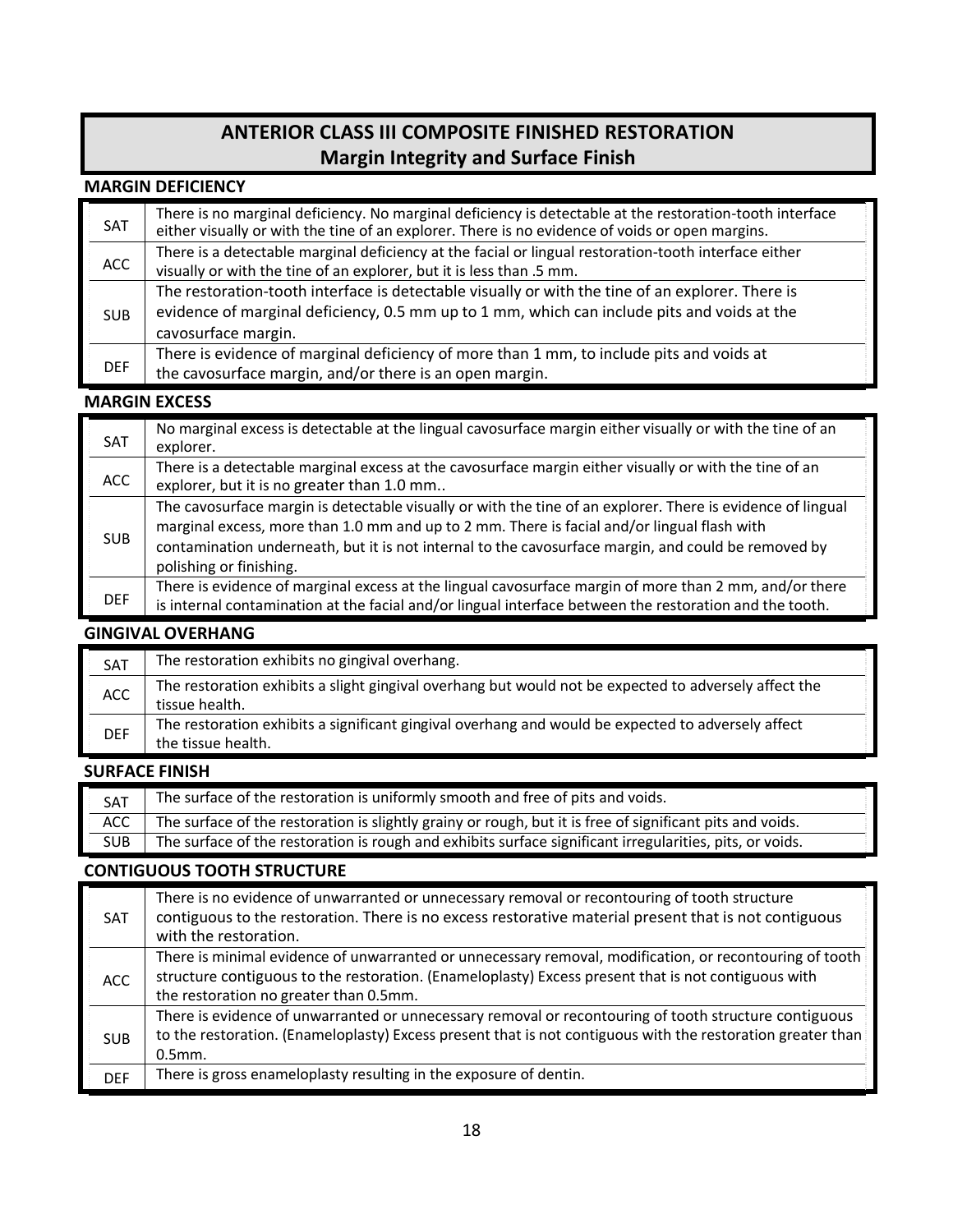# **ANTERIOR CLASS III COMPOSITE FINISHED RESTORATION Contour, Contact and Occlusion**

### **INTERPROXIMAL CONTACT**

| <b>SAT</b> | Interproximal contact is present, the contact is visually closed and is properly shaped and positioned;<br>and there is definite, but not excessive, resistance to dental floss when passed through<br>the interproximal contact area. |
|------------|----------------------------------------------------------------------------------------------------------------------------------------------------------------------------------------------------------------------------------------|
| <b>ACC</b> | Interproximal contact is visually closed, and the contact is adequate in size, shape, or position<br>but demonstrates little resistance to dental floss.                                                                               |
| <b>SUB</b> | Interproximal contact is visually closed, but the contact is deficient in size, shape, or position<br>and/or demonstrates little resistance to dental floss, shreds the floss or is visually open but<br>deflects floss.               |
| <b>DEF</b> | The interproximal contact allows standardized dental floss to pass without deflection or resistance<br>or will not allow dental floss to pass through the contact area.                                                                |

### **CENTRIC/EXCURSIVE CONTACTS**

| <b>SAT</b> | When checked with articulating ribbon or paper, all centric and excursive contacts on the restoration<br>are consistent in size, shape, and intensity with such contacts on other teeth, in that quadrant.      |
|------------|-----------------------------------------------------------------------------------------------------------------------------------------------------------------------------------------------------------------|
| <b>SUB</b> | When checked with articulating ribbon or paper, the restoration is in hyper-occlusion inconsistent<br>in size, shape, and intensity with the occlusal contacts on surrounding teeth and requires<br>adjustment. |
| <b>DEF</b> | There is gross hyperocclusion so that the restoration is the only point of occlusion in that quadrant.                                                                                                          |

### **ANATOMY/CONTOUR**

| SAT        | The restoration reproduces the normal anatomical contours of the tooth, including facial, lingual,<br>proximal and marginal ridge anatomy when compared to contiguous tooth structure.                                         |
|------------|--------------------------------------------------------------------------------------------------------------------------------------------------------------------------------------------------------------------------------|
| ACC        | The restoration deviates slightly from the normal anatomical contours of the tooth, when compared<br>to contiguous tooth structure but would not be expected to adversely affect the tissue health.                            |
| <b>DEF</b> | The restoration deviates significantly from the normal anatomical contours of the tooth, including<br>facial, lingual, proximal, or marginal ridge anatomy, and/or would be expected to adversely affect<br>the tissue health. |

# **ANTERIOR COMPOSITE RESTORATION**

# **Critical Errors**

Restoration is debonded.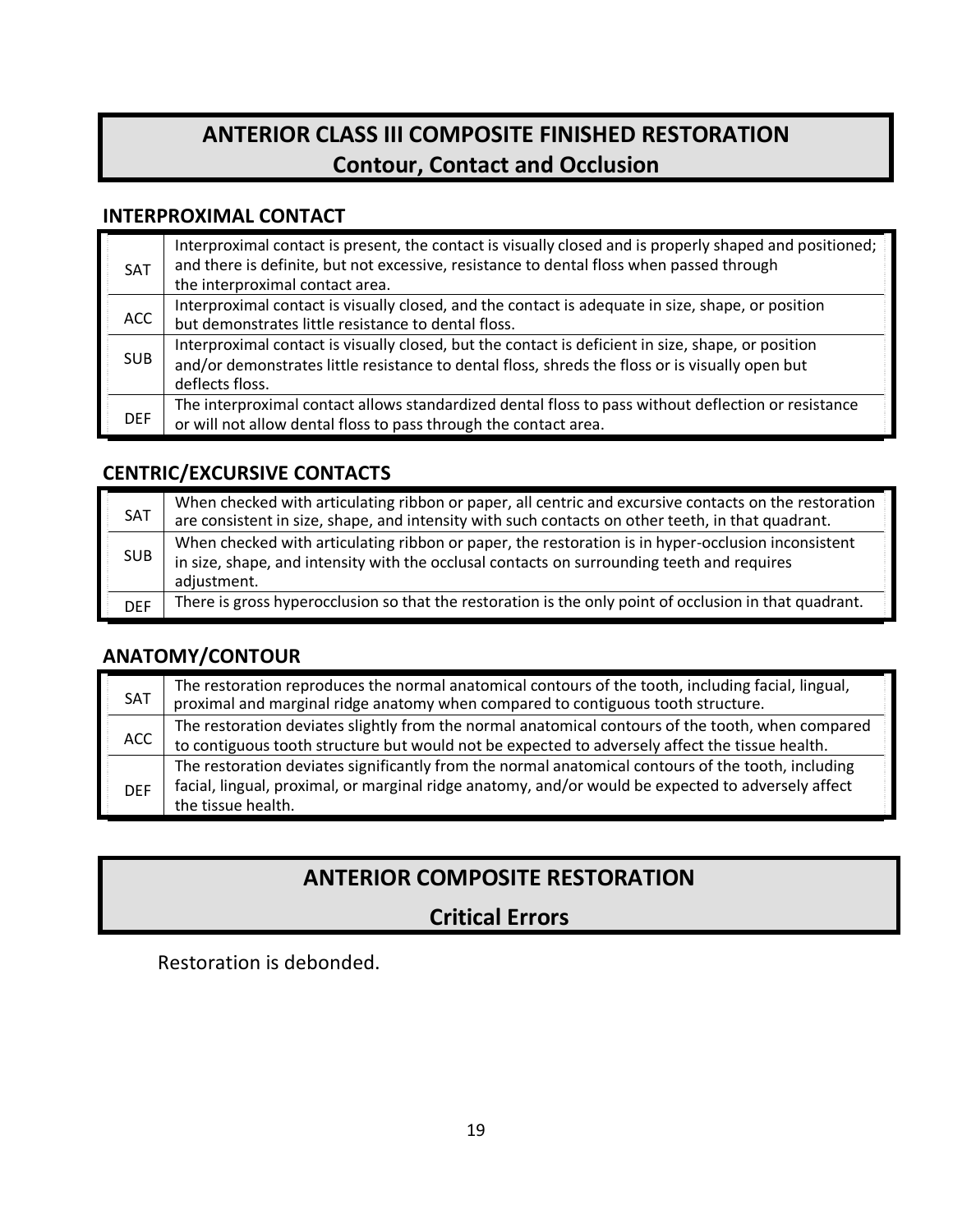# **RESTORATIVE PROCEDURES Treatment Management**

# **Penalty Points Only**

### **CONDITION OF ADJACENT TEETH**

| SAT        | The adjacent teeth and/or restorations are free from damage.                                                                        |
|------------|-------------------------------------------------------------------------------------------------------------------------------------|
| ACC.       | Damage to adjacent tooth/teeth can be removed with polishing without adversely altering the<br>shape of the contour and/or contact. |
| <b>SUB</b> | Damage to adjacent tooth/teeth requires recontouring which changes the shape and/or position of the<br>contact.                     |
| <b>DEF</b> | There is gross damage to adjacent tooth/teeth which requires a restoration.                                                         |

### **CONDITION OF SIMULATED GINGIVA**

| SAT        | The simulated gingiva is free from damage or there is tissue damage that is consistent with the<br>procedure.                               |
|------------|---------------------------------------------------------------------------------------------------------------------------------------------|
| <b>SUB</b> | There is iatrogenic damage to the simulated gingiva that is inconsistent with the procedure.                                                |
| <b>DEF</b> | There is gross iatrogenic damage to the simulated gingiva inconsistent with the procedure and<br>pre-existing condition of the soft tissue. |